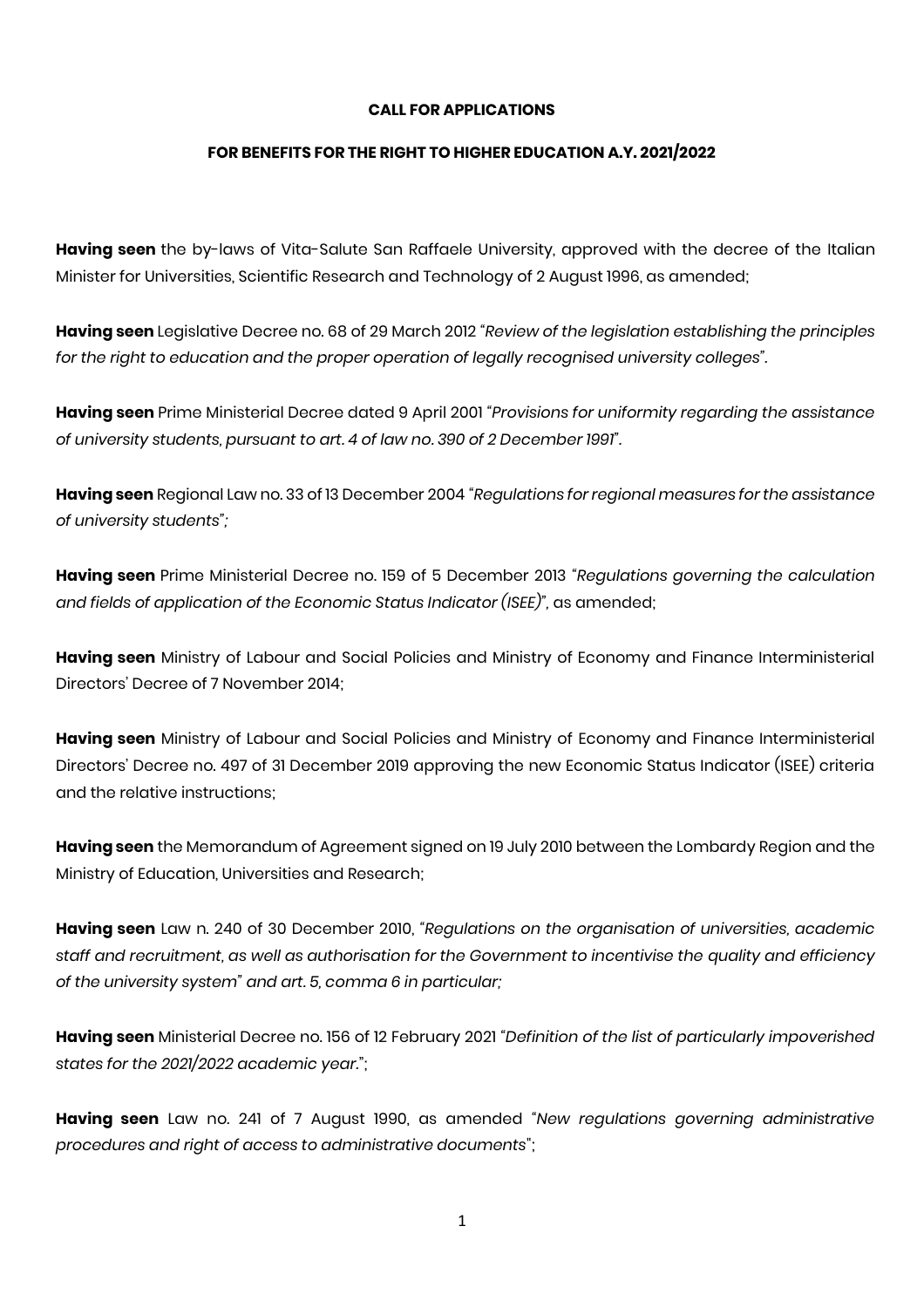**Having seen** Law no. 338 of 14 November 2000 as amended, *"Measures regarding accommodation and halls of residence for university students";*

**Having seen** the agreement between the Lombardy Region and Vita-Salute San Raffaele University of Milan for the provision of assistance to university students, signed on 1 July 2019;

**Having seen** the Cabinet Resolution of 21 April 2021*"Extension of the state of emergency in response to the health risk relating to the occurrence of diseases caused by transmissible viral agents"* as amended;

**Having seen** Lombardy Regional Council Resolution no. XI/4906 of 21 June 2021, containing *"Resolutions regarding criteria and funding for the award of assistance to university students on the basis of rankings, 2021/2022 academic year";*

**Having seen** the Vita-Salute San Raffaele University Halls of Residence Regulations approved by the Board of Directors on 2 March 2015.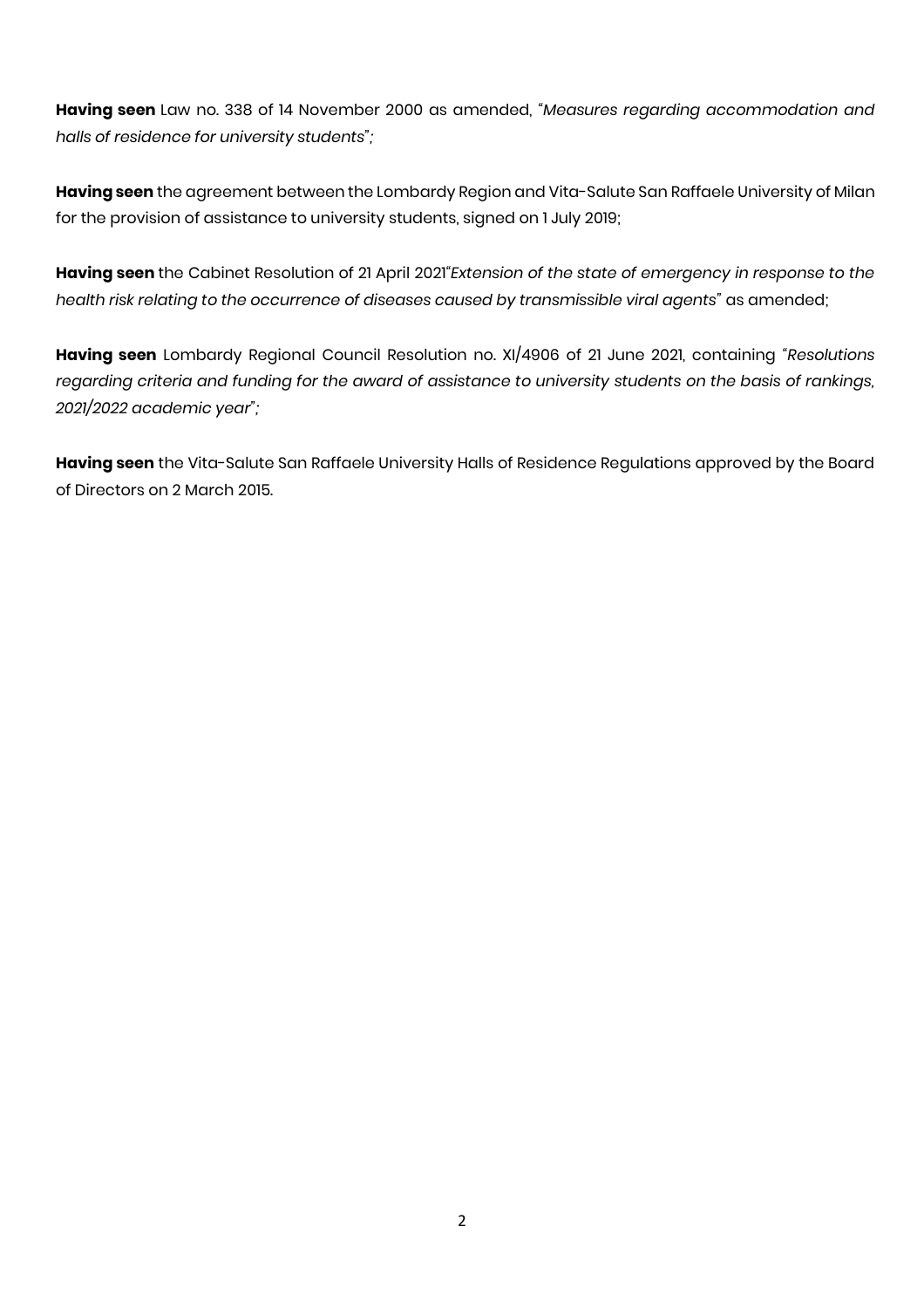# **I HEREBY ORDER THE PUBLICATION OF THE CALL FOR APPLICATIONS FOR BENEFITS FOR THE RIGHT TO HIGHER EDUCATION A.Y. 2021/2022**

The forms of assistance offered are:

- scholarships, grants for participation in international exchange schemes and free meals for scholarship students/other entitled students;
- subsidised accommodation.

In accordance with art. 8 of the Prime Ministerial Decree dated 9 April 2001 and Legislative Decree 68/2012, all scholarship students and entitled students not in receipt of scholarships due to lack of funds are exempt from payment of the enrolment fee and tuition fees except for 1st year repeating students, who are exempt from payment of half the university fees.

Students whose scholarship entitlement is revoked for any reason also lose their right to exemption from the enrolment fee and tuition fees and are required to pay the amounts due as envisaged by art. 9 of this call for applications.

### *FIRST PART*

#### **SCHOLARSHIPS**

### **ARTICLE 1. NUMBER OF SCHOLARSHIPS**

Number of Scholarships offered for students enrolled with Vita-Salute San Raffaele University for the 2021/2022 academic year:

**18** scholarships for students enrolled in the first year of a Bachelor's Degree, Master's Degree or Single-Cycle Degree course for the first time;

**45** scholarships for students enrolled in years after the first year of a Bachelor's Degree, Master's Degree or Single-Cycle Degree course;

**2** scholarships for students enrolled in PhD courses if not in receipt of a scholarship or research grant, and in Specialisation courses (except for medical specialisation courses covered by Legislative Decree 368/99);

**5** scholarship supplements including refund of travel expenses for participation in international exchange schemes, with amounts and award procedures governed by art. 10 of the Prime Ministerial Decree dated 9 April 2001.

The total number of scholarships and international exchange scheme supplements may be raised in case of any additional funding assigned by the Lombardy Region, the Ministry of Universities and Research, the University or other public or private institutions. In this case, the new benefits will be awarded to the nonbeneficiary eligible students in the next positions in the ranking.

## **ARTICLE 2. GENERAL ELIGIBILITY REQUIREMENTS**

The call for applications is open to Italian, European Member State and Non-EU students in accordance with Presidential Decree no. 394 of 31 August 1999, implementing Legislative Decree no. 286 of 25 July 1998.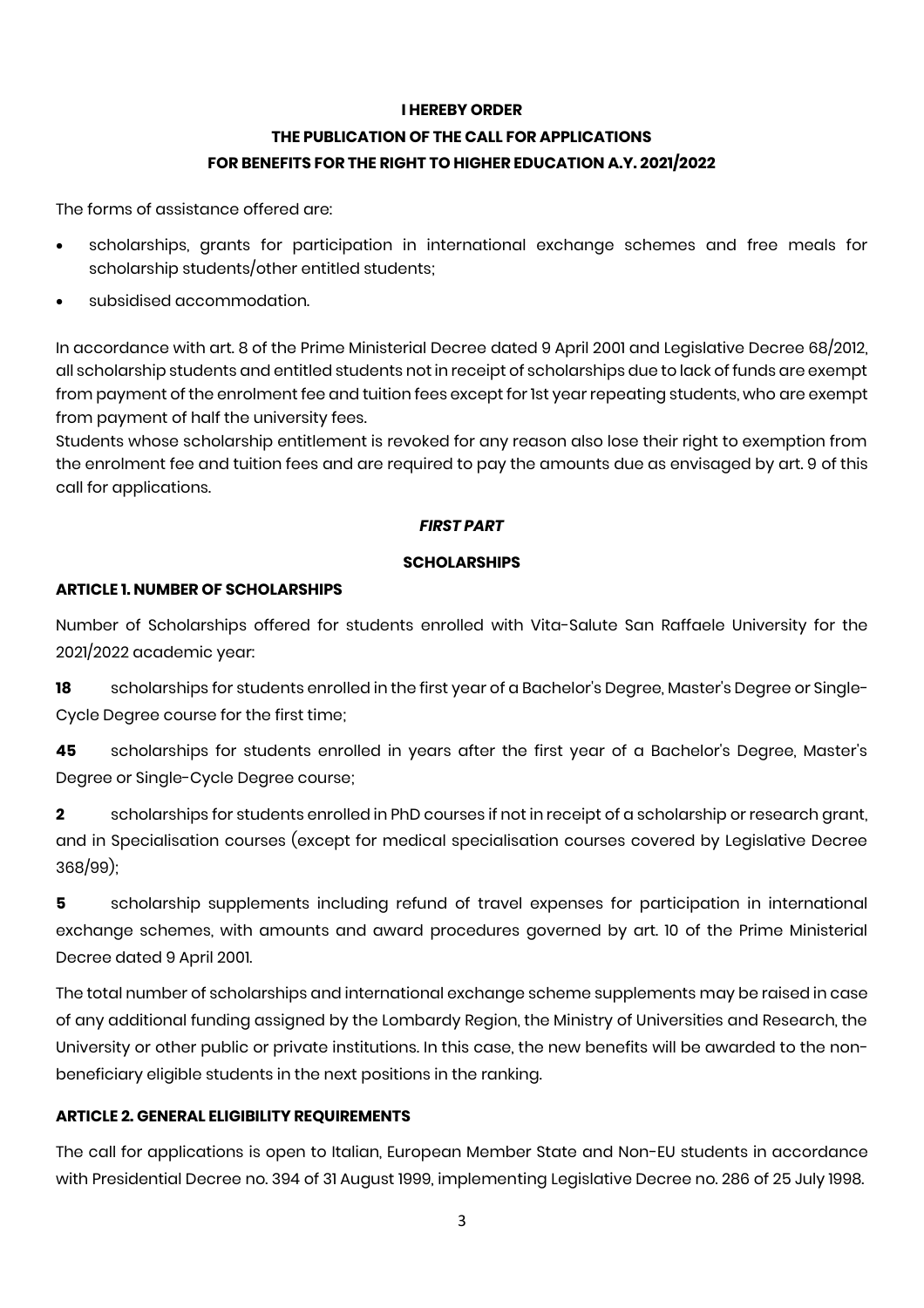In order to be considered for a scholarship students must be enrolled or declare their intention of enrolling:

- 1) for the first time, in a standard year of a Bachelor's Degree, Master's Degree or Single-Cycle Degree course;
- 2) for an additional year over and above those envisaged by the relevant didactic regulations after completing the standard course of study for a Bachelor's Degree, Master's Degree or Single-Cycle Degree course;
- 3) in a PhD course (if not in receipt of a scholarship or research grant);
- 4) in a Specialisation course (except for medical specialisation courses covered by Legislative Decree 368/99).

Diversely able students with disabilities of 66% or above registered for a further two years after completion of the standard course of study for a Bachelor's Degree, Master's Degree or Single-Cycle Degree course are also eligible.

## **During the 2021/2022 academic year, students must not:**

- 1) hold an educational qualification, awarded in Italy or abroad, equal or superior in level to the course for which the scholarship for the 2021/2022 academic year is applied for;
- 2) be in receipt of another scholarship from Vita-Salute San Raffaele University or other public or private institutions for the same year of the degree course.

Students will also be excluded from the rankings for the award of scholarships if during the 2021/2022 academic year:

- 1) they renew their enrolment after having withdrawn from their course;
- 2) they are repeating students in intermediate years of the course;
- 3) they switch Faculty or degree Course with the obligation to repeat a year already attended;
- 4) they transfer between universities with the obligation to re-enrol for a year already attended.

If, during their university career, students have been required to repeat a year of their course, also after reenrolling further to a withdrawal, the number of credits required for inclusion in the scholarship rankings is calculated with reference to the credits available for each year completed, from their first year of matriculation **in any course**, also including the academic years in which they have repeated a course year.

## **ARTICLE 3. PREREQUISITES FOR ELIGIBILITY FOR THE RANKINGS**

In order to be eligible for the definitive rankings, applicants must be properly enrolled for the 2021/2022 academic year as of 30 November 2021 and must meet the academic merit and income requirements set out below. For verification of the deadline for enrolment for Master's Degree, PhD and Specialisation courses, reference is made to the provisions of the current regulations of Vita-Salute San Raffaele University.

## **Academic merit qualifications**

a) students enrolled for the first time **in the first year of a Bachelor's Degree, Master's Degree or Single-Cycle Degree course** are required to hold a high school diploma with mark of at least **80/100** and must be properly enrolled for their course. Academic merit will be assessed retrospectively and in accordance with article 9 of this call for applications;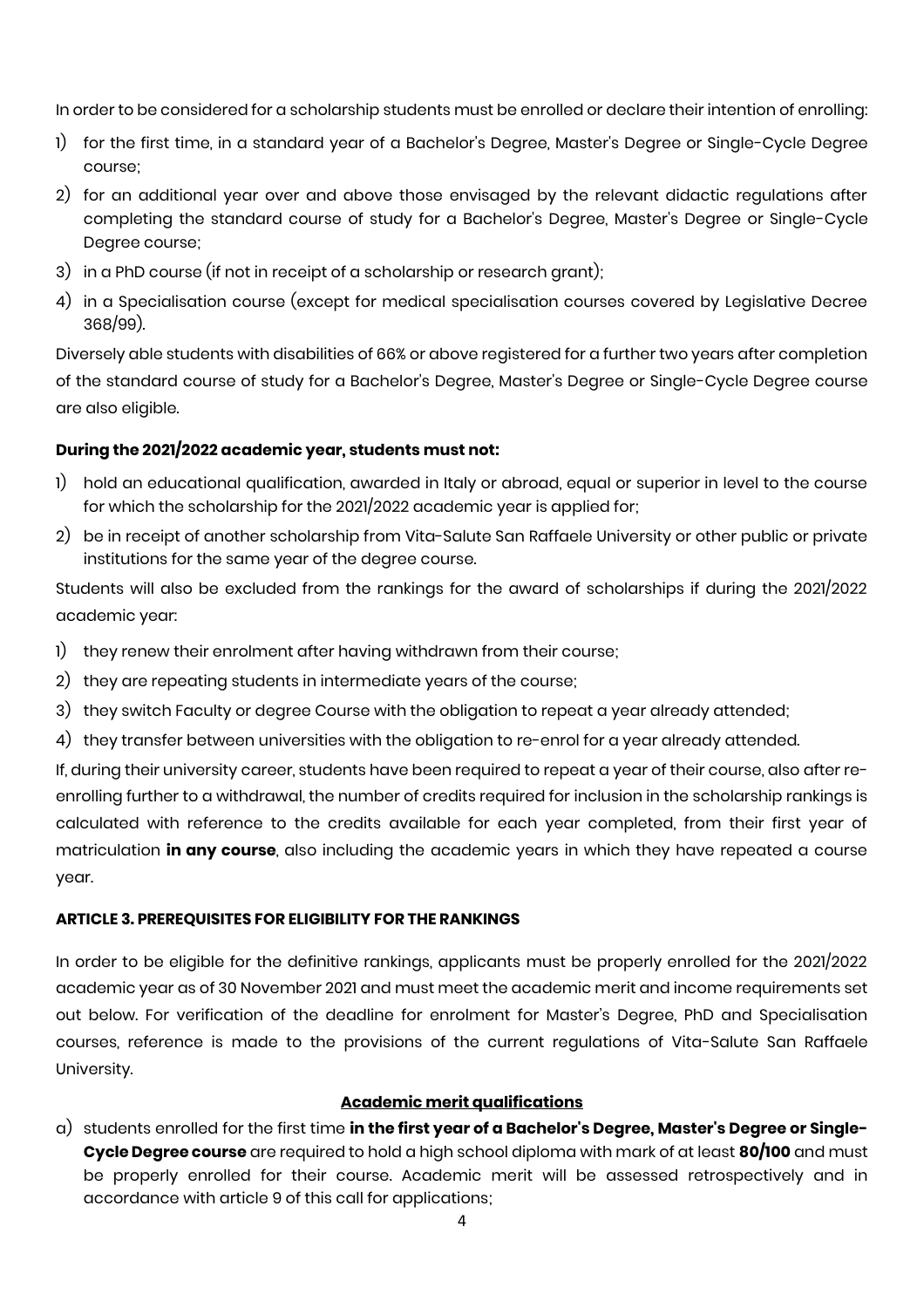- b) students enrolled for the first time **in the first year of a Master's Degree course** must be properly enrolled for their course and must have obtained at least **150** ECTS-credits. Academic merit will be assessed retrospectively and in accordance with article 9 of this call for applications;
- c) for students enrolled in **PhD courses** (if not in receipt of a scholarship or research grant) and in **Specialisation courses** (except for medical specialisation courses covered by Legislative Decree 368/99), the academic merit qualifications will be the same as those necessary for admission to the relevant year of the course;
- d) students registered for **years after the first year of Bachelor's, Master's and Single-Cycle Degree courses** must be properly enrolled and must have achieved the number of ECTS-credits set out below by **10 August 2021**:
- **Bachelor's Degree Courses:**

Year 2: 49 FCTS-credits

Year 3: 95 ECTS-credits

Last semester (1st year beyond prescribed time): 150 ECTS-credits

• **Single-Cycle Degree Courses:**

Year 2: 49 ECTS-credits

Year 3: 95 ECTS-credits

Year 4: 160 ECTS-credits

Year 5: 215 ECTS-credits

Year 6: 270 ECTS-credits

Last semester (1st year beyond prescribed time): 330 ECTS-credits

## • **Master's Degree Courses:**

Year 2: 45 ECTS-credits

Last semester (1st year beyond prescribed time): 90 ECTS-credits

*The minimum number of ECTS-credits for Master's Degree courses is increased by a number of credits equal to the number in excess of 180, if any, held by the student at the time of enrolment.*

*ECTS-credits for examinations taken in order to recoup educational deficits are not considered in the above totals.*

*The results of the final examinations of internships undertaken, for reasons relating to the university's own organisational planning, after 10 August 2021 will be considered valid, provided the results of the said examinations are received by 31 October 2021.* 

*For diversely able students with disability of 66% or over, academic merit qualifications which vary by no more than 40% from those set out in the above table may be set. Academic merit qualifications will be established by a specific commission, with advice from the teacher appointed to support the diversely able students concerned.*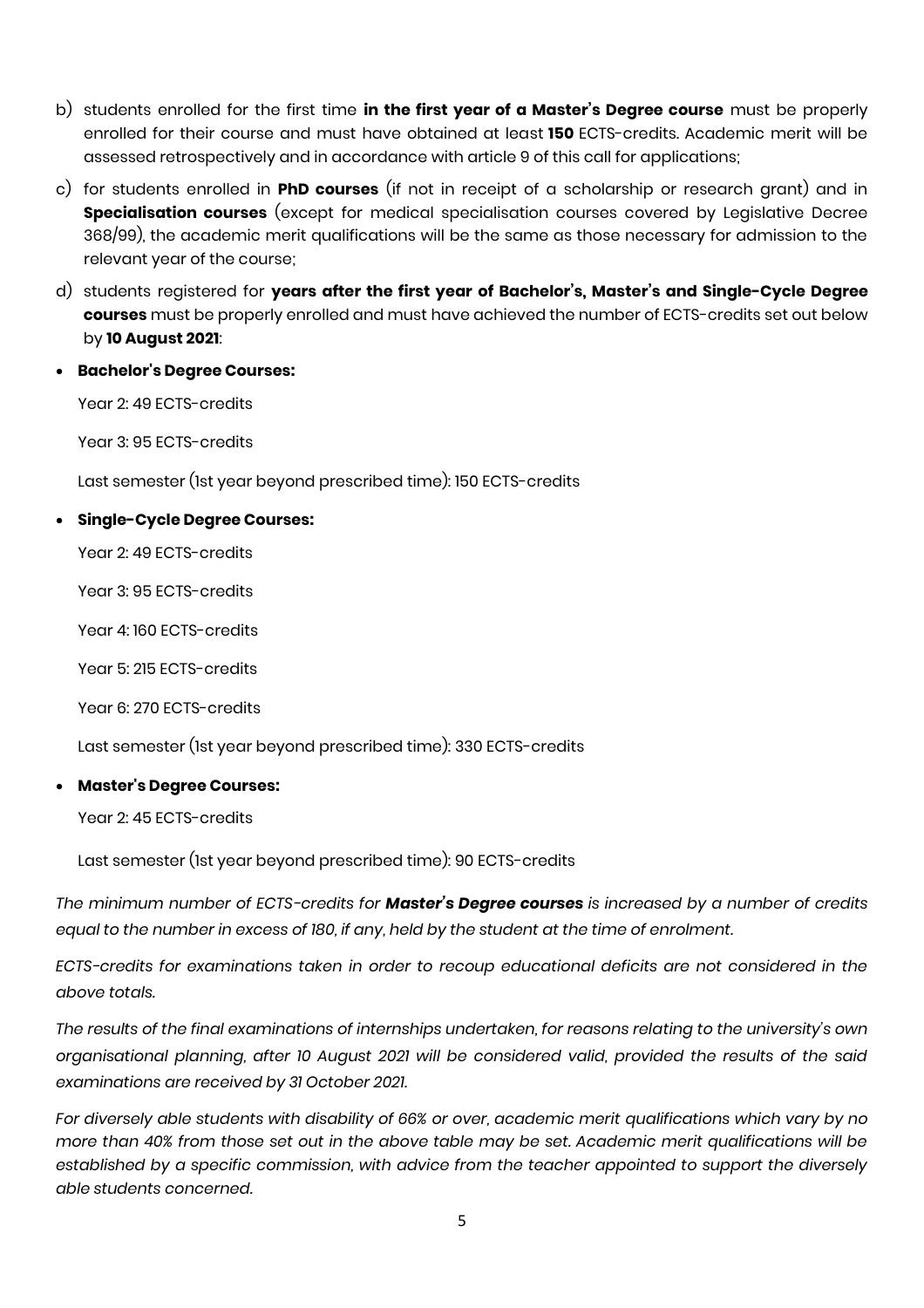**Important:** the number of ECTS-credits necessary for admission to the ranking is calculated on the basis of the ECTS-credits available for each academic year completed, starting from the very first year of matriculation, and thus also including academic years in which a student repeated the same year of enrolment, also in different Degree courses attended previously, for any reason, such as withdrawal, transfer or switching between Degree courses. In accordance with art. 6, comma 8, of Prime Ministerial Decree dated 9 April 2001, only the ECTS-credits awarded for the course for which the funding is applied for are considered, on the basis of the didactic regulations for the course and the relative criteria. As envisaged by Lombardy Regional Council resolution no. XI/4906 of 21 June 2021, any surplus credits (in excess of those required or from outside the course curriculum), or those not valid for award of the degree, are not included in the academic merit total.

### **Bonus**

 $\overline{\phantom{a}}$ 

Students enrolled in years after the first year of Bachelor's and Single-Cycle Degree courses are assigned a bonus which they may use, just once during the course of study, to make up any differences between the minimum number of ECTS-credits required and the credits they have actually gained. The size of the bonus varies depending on the year of enrolment in which the student decides to use it. Specifically, the bonus totals:

- **5 credits** if used for the first time for the award of funding for the second academic year;
- **12 credits** if used for the first time for the award of funding for the third academic year;
- **15 credits** if used for the first time for the award of funding for subsequent academic years.

The bonus can only be used **once** and is not cumulative; it is irrevocably defined in the scholarship application. The part of the bonus not used in any given academic year can be used in subsequent years. The bonus accrued and not used in the Bachelor's Degree course can be used if the student enrols for Master's Degree courses. This rule does not apply to students enrolled on Master's Degree courses established under the old regulations. Students who obtained their Bachelor's Degree from another University must submit suitable documentation proving the number of "bonus" credits accrued and not used.

## **Economic status prerequisites**

Students' economic status is defined on the basis of the Equivalent Economic Status Indicator (ISEE) for university funding, established by Prime Ministerial Decree no. 159 of 5 December 2013.

The family units of students who apply for economic assistance must meet the following criteria<sup>1</sup>: :

- an ISEE indicator value for university funding entitlement not exceeding **€ 23,000.00;**
- a University Equivalent Capital Asset Indicator (ISP/equivalence scale) value not exceeding **€ 50,000.00.**

 $^1$  For the calculation of the ISEE Economic Status Indicator for entitlement to university funding, the criteria contained in Prime Ministerial Decree 159/2013 will be applied, with particular reference to art. 8 and the relative INPS circular no. 171 of 18/12/2014. In the cases specifically envisaged by article 9 of Prime Ministerial Decree 159/2013 as amended only, a current, valid ISEE Certificate may be submitted.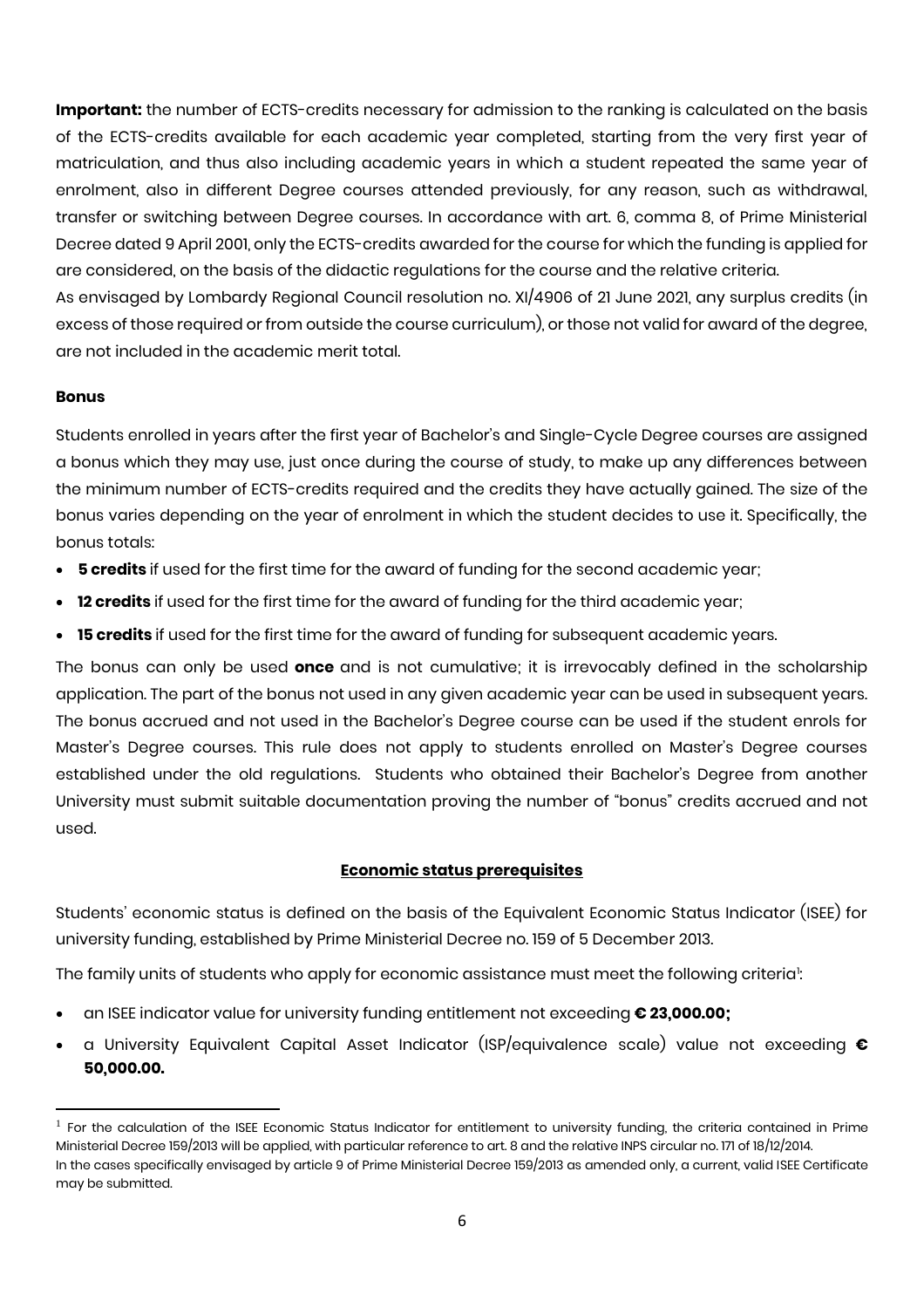Both limits must be complied with; if either limit is exceeded, the student concerned will be considered not to meet the financial criteria and to be ineligible for funding.

## **Family unit**

The student's family unit is defined in accordance with and using the methods specified in Prime Ministerial Decree no. 159 of 5 December 2013.

## **Financially independent students**

In accordance with the provisions of article 8, comma 2 of Prime Ministerial Decree 159/2013, students are considered financially independent when both the following circumstances apply:

- they have lived separately from their family unit of origin for at least two years prior to the date of submission of the personal declaration referring to the family unit, in accommodation not belonging to a member of the said family unit;
- they have filed tax returns declaring income from regular employment or contract work of at least € 6,500.00 for at least two years.

If both the above circumstances do not apply or are not sufficiently documented, students shall not be considered financially independent and therefore the income and asset status of their family unit of origin shall be considered for the purposes of the selection process.

## **Income and asset assessment for foreign students**

The economic status of foreign students or Italian students resident abroad is assessed in accordance with the provisions of article 8 comma 5 of Prime Ministerial Decree 159/2013 and, pending approval of the Ministerial Decree envisaged by article 7, comma 7 of Legislative Decree 68/2012, the economic status of foreign students is assessed on the basis of the Foreign Equivalent Economic Status Indicator established by articles 5 and 13 of the Prime Ministerial Decree of 9 April 2001.

The income and asset status of foreign students from outside the European Union is assessed using the methods established by Legislative Decree no. 286 of 25 July 1998, as amended (articles 4 comma 3 and 39) and Presidential Decree no. 394 of 31 August 1999 (art. 46, comma 5) as amended.

The income and asset status of the family units of foreign students must be certified by suitable documentation issued by the competent authorities of the countries in which the incomes are produced, and must be translated into Italian by the Italian diplomatic authorities with competence for the territory concerned.

In case of countries where there are particular difficulties in issuing the certification authenticated by the local Italian Embassy, it must be issued by the competent foreign representations or consuls in Italy and legalised by the Prefectures in accordance with art. 33 of Presidential Decree no. 445 of 28 December 2000.

For foreign students from particularly poor Countries, economic status is assessed on the basis of certification by the Italian Representation in the country of origin, confirming that the student does not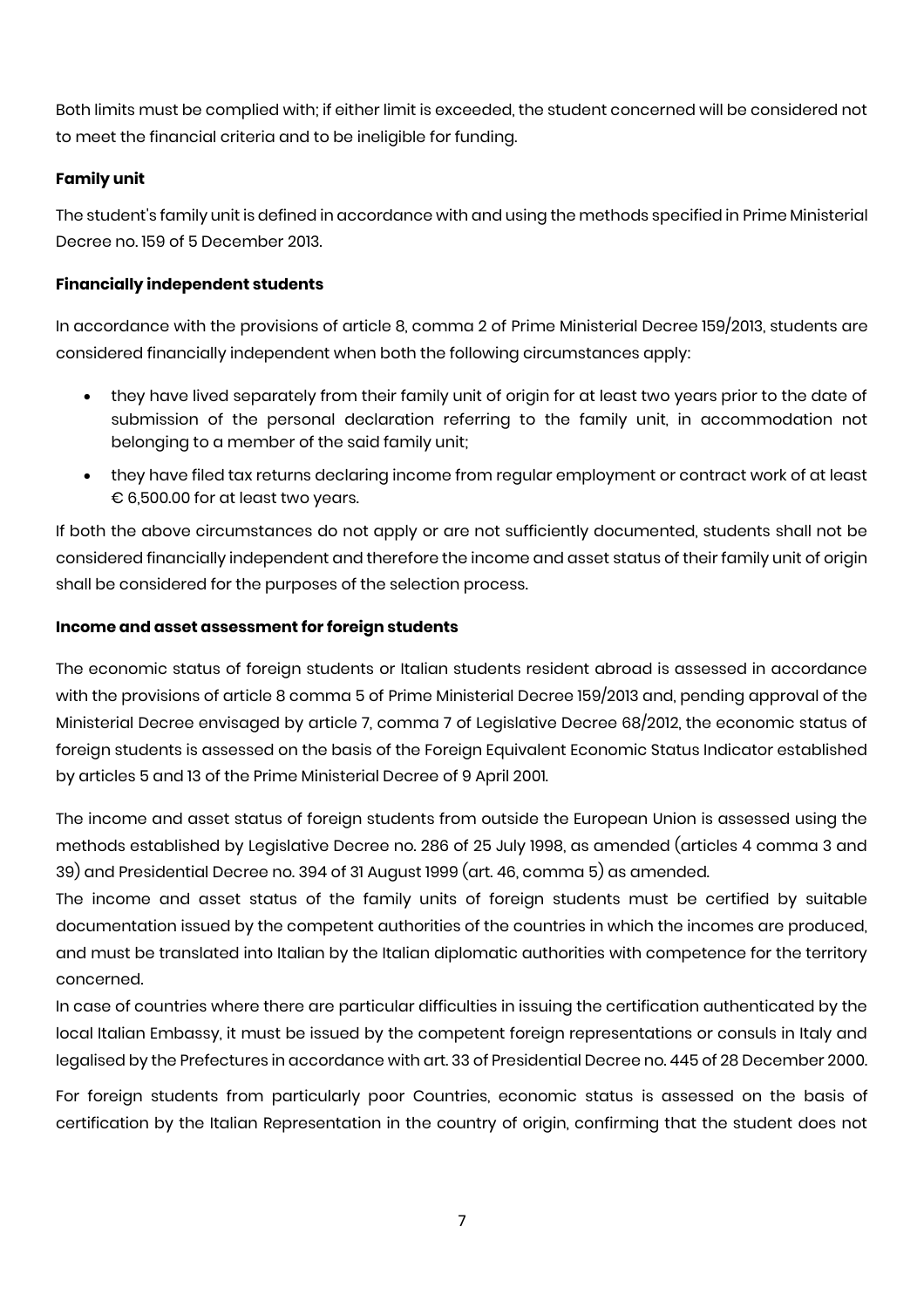belong to a wealthy family of high social status.<sup>2</sup> The said certification may also be issued by the foreign university where the student is enrolled, linked to the University by agreements or conventions, or by Italian authorities empowered to issue guarantees of economic cover, in accordance with current regulations governing the matriculation of foreign students at Italian universities. In this last case, the certifying organisation undertakes to repay the scholarship on the student's behalf if it is revoked.

However, students are obliged in all cases to declare any incomes and assets held by their family unit in Italy in accordance with Prime Ministerial Decree 159/2013, with an ISEE certificate for university funding entitlement.

To allow evaluation of the income/assets of their family unit, all foreign students and Italian students resident abroad must submit copies of the following documentation:

- document certifying the composition of the family unit;
- income generated by every member of the family unit during the 2019 calendar year;
- documentation on the real estate owned by the family unit, specifying the floor area of the properties owned as at 31 December 2019;
- certification of the investments owned by the family unit during 2019.

In all cases, the income declared by foreign students must be at least € 5,983.64, equivalent to the minimum living income, which must be proven when applying for a study visa for entrance to Italy. This value is the minimum threshold for the evaluation of economic status prerequisites.

## **ARTICLE 4. SCHOLARSHIP AMOUNTS**

 $\overline{a}$ 

Scholarship amounts vary depending on both the student's residential status and the **university I.S.E.E.** of the family unit, specified in the table below:

| <b>INCOME BAND</b> | UNIVERSITY ISEE VALUE |                |  |  |  |  |  |  |  |  |
|--------------------|-----------------------|----------------|--|--|--|--|--|--|--|--|
| Ist Income band    | From $\epsilon$ 0.00  | To € 14,420.31 |  |  |  |  |  |  |  |  |
| 2nd Income band    | From € 14,420.32      | To € 17,709.34 |  |  |  |  |  |  |  |  |
| 3rd Income band    | From € 17,709.35      | To € 23,000.00 |  |  |  |  |  |  |  |  |

<sup>2</sup> Ministerial Decree no. 156 of 12 February 2021 *"Definition of the list of particularly impoverished states for the 2021/2022 academic year.*": Afghanistan, Bangladesh, Benin, Bhutan, Burkina Faso, Burundi, Cambogia, Central African Rep., Chad, Comoros, Congo Dem. Rep., Djibouti, Eritrea, Ethiopia, Gambia, Guinea, Guinea Bissau, Haiti, Kiribati, Korea Dem. Rep., Lao People's Democratic Republic, Lesotho, Liberia, Madagascar, Malawi, Mali, Mauritania, Mozambique, Myanmar, Nepal, Niger, Rwanda, Sao Tome & Principe, Senegal, Sierra Leone, Solomon Islands, Somalia, South Sudan, Sudan, Tanzania, Timor-Leste, Togo, Tuvalu, Uganda, Yemen, Zambia, Zimbabwe.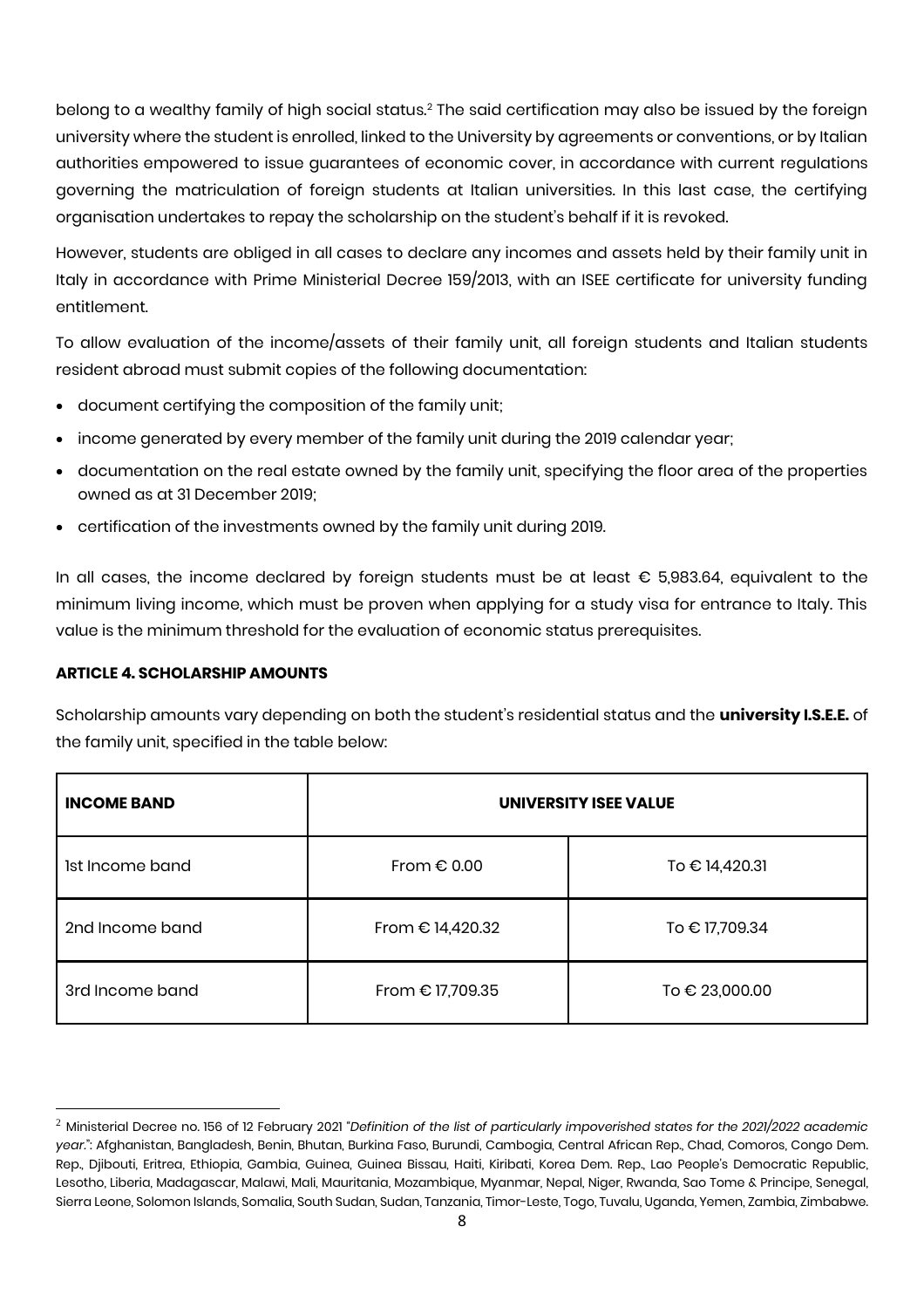#### **Residential status**

- **locally resident students:** resident in the Municipality where the course attended is held, in an adjoining Municipality or in a Municipality classified as belonging to the same urban area under Regional Law no. 6/2012 (art. 2, comma 3, point b); resident in a Municipality located in areas surrounding the location of the course from which the daily commute from home to the place of learning by public transport takes no more than 60 minutes;
- **commuting students:** resident in a Municipality not in the categories listed in the previous point, from which the daily commute from home to the place of learning by public transport takes between 61 and 90 minutes;
- **students living away from home:** resident in a Municipality from which travel to the place where the course attended is held by public transport takes at least 90 minutes, and therefore using rented accommodation near to the place of learning, living in public residential facilities or other housing provided by private or institutional landlords for at least 10 months of the 2021/2022 A.Y. "Rented" accommodation supposes the existence of a formally registered lease in the name of the student or a parent or, for students living in public or private residential facilities, the existence of certification or other fiscally valid documentation proving payment of rent for the accommodation used. The lease or fiscal certification must be submitted by 30 November 2021 latest, before publication of the definitive ranking of students applying for a scholarship for the first time. For subsequent years, this status may be certified via a personal declaration if there have been no changes since the initial certification.

### **If this documentation is not provided, students will be classified as "commuting".**

The amount of scholarships, including the regional university tax rebate, is as follows:

#### **locally resident students:**

*1st income band: € 2,007.00 + one free meal a day giving a total value of € 2,719.00*

*2nd income band: € 1,544.00 + one free meal a day giving a total value of € 2,256.00*

*3rd income band: € 1,220.00 + one free meal a day giving a total value of € 1,932.00*

#### **commuting students:**

*1st income band: € 2,213.00 + one free meal a day giving a total value of € 2,925.00* 

*2nd income band: € 1,748.00 + one free meal a day giving a total value of € 2,460.00*

*3rd income band: € 1,421.00 + one free meal a day giving a total value of € 2,133.00* 

## **students living away from home in Vita-Salute San Raffaele University accommodation:**

*1st income band: € 2,163.00 + one free meal a day giving a total value of € 5,278.00*

*2nd income band: € 1,577.00 + one free meal a day giving a total value of € 4,692.00* 

*3rd income band: € 1,014.00 + one free meal a day giving a total value of € 4,129.00* 

#### **students living away from home in other public or private accommodation:**

*1st income band: € 4,566.00 + one free meal a day giving a total value of € 5,278.00*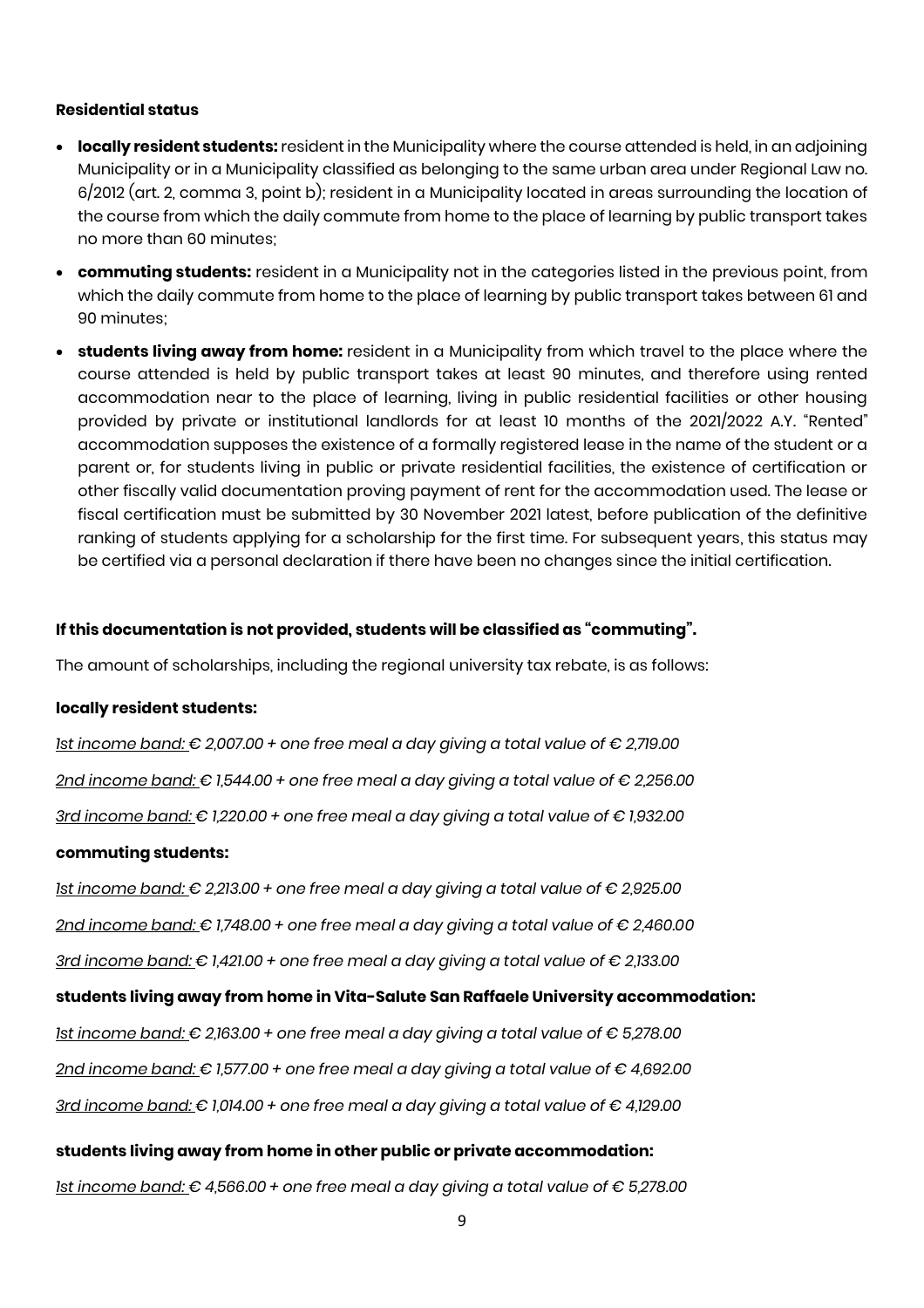*2nd income band: € 3,980.00 + one free meal a day giving a total value of € 4,692.00 3rd income band: € 3,417.00 + one free meal a day giving a total value of € 4,129.00* 

All the above amounts, and the relative free services, will be halved for students who receive a scholarship for the year after the final year of the normal course of study, calculated from the year of matriculation.

Students in receipt of scholarships, and eligible students who do not receive scholarships in years after the first year, who are entitled to the free meal, may apply, in their scholarship application, to receive the cash amount equivalent to the meal service, equal to € 712.00, or may decide to receive a daily free meal at the participant catering outlets from 1 January to 31 December 2022.

Students in receipt of scholarships, and eligible students who do not receive scholarships in years after the first year who do not use the catering service are not entitled to any refund except in the eventuality of duly documented periods of study abroad.

The right to the free meal becomes null and void on the day after the date when students receive their Degree.

## **ARTICLE 5. SUPPLEMENTATION OF SCHOLARSHIPS**

## **a) Disabled students**

If the beneficiary belongs to the categories defined by art. 2 of Law no. 118 of 30 March 1971, or another legally safeguarded disability category, with degree of disability of at least 66%, the annual amount of the scholarship may be increased up to a maximum of € 2,821.00 for locally resident students, € 4,014.00 for commuting students and € 7,353.00 for students living away from home. This additional scholarship, awarded on the basis of a motivated application from the student concerned, may be converted into the provision of specialist equipment and differentiated teaching materials, hall of resident places, the allocation of a carer, study assistant or interpreter, or any other measure appropriate to overcome specific individual difficulties.

## **b) Study abroad**

Students receiving scholarships for the 2021/2022 A.Y. and those who are eligible but not in receipt of scholarships (including PhD students) may apply for supplements to cover study abroad.

The scholarship supplement will be awarded on the basis of the academic merit ranking drawn up in accordance with article 6 below.

The grant is **€ 550.00 a month** for the duration of the time spent abroad, up to a maximum of ten months. The foreign study programme must be certified by the international exchange office of Vita-Salute San Raffaele University. The amount of any other grants received from European Union funds, from bilateral agreements (including non-EU) or from funds made available by public or private organisations will be deducted from the scholarship supplement paid by the University.

Students are also entitled to a refund of return travel expenses for an amount up to **€ 150.00** for European countries and **€ 500.00** for non-European countries.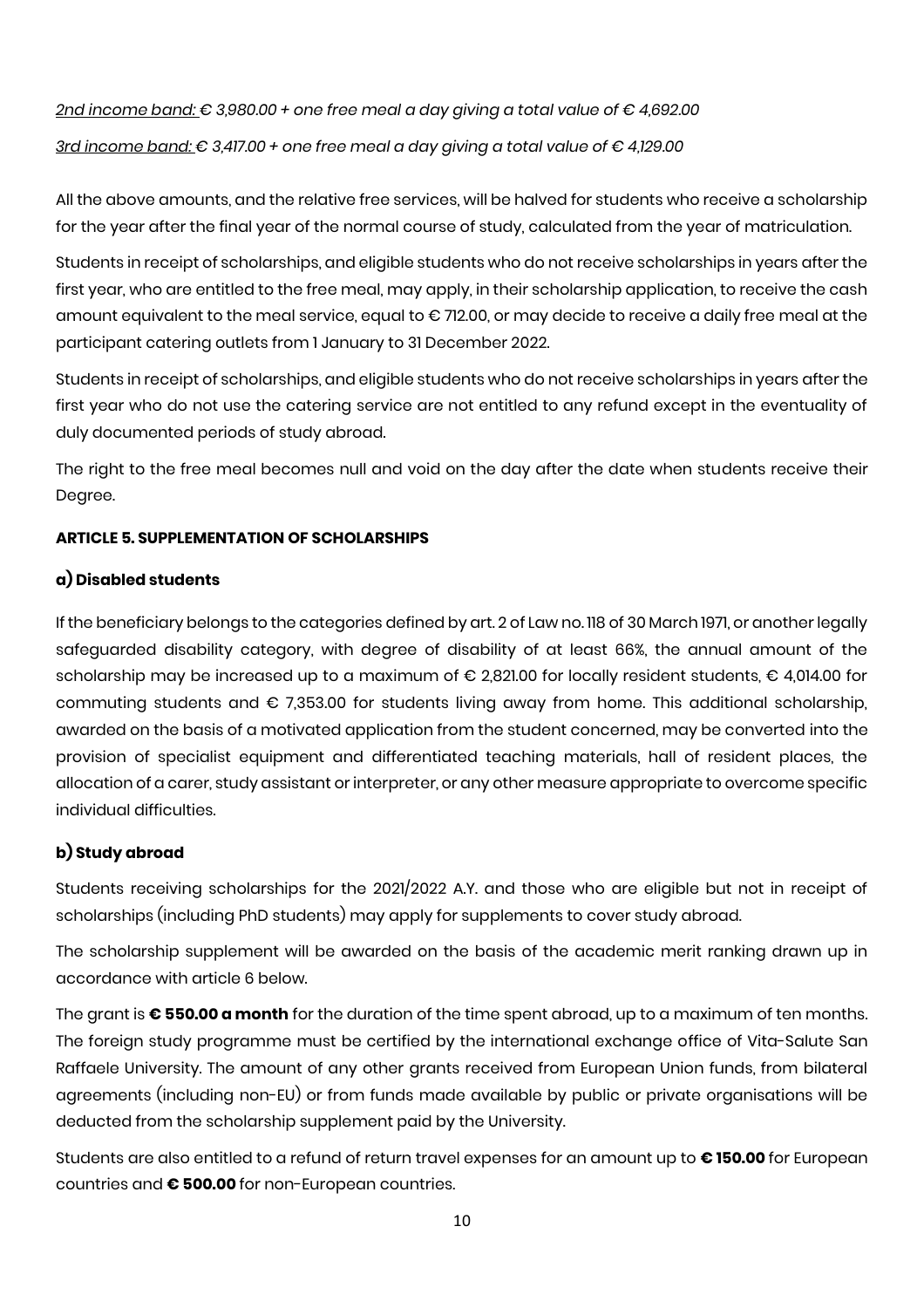Grants for participation in international exchange schemes and internships are only awarded to eligible students once for each course attended.

## **ARTICLE 6. STUDENT RANKING PREPARATION PROCEDURES**

Student rankings are prepared on the following criteria:

## **a) For students enrolled in the first year of all Degree courses**

The ranking for students enrolled for the first time in the first year of all courses is prepared on the basis of the family unit's Economic Status Indicator for university funding entitlement ("University I.S.E.E."), in relation to the maximum limit of € 23,000.00, with a maximum of 1.000 points awarded using the following formula:



Students are listed in the ranking in decreasing order of score awarded. If scores are tied, the student enrolled on the higher degree course takes precedence; if there is still a tie, the mark obtained in the educational qualification prevails, after which the preference goes to the student younger in age.

Students who have not yet formally registered for the first year of a Master's Degree course in accordance with the University regulations will be entered in the ranking "under reservation" pending completion of registration.

## **b) Students enrolled in years after the first year of all Degree courses**

Students are listed in the ranking in decreasing order of total score derived from the sum of the number of ECTS-credits achieved **by 10 August 2021** (including the credits for the final examinations of internships undertaken, for reasons relating to the university's own organisational planning, after 10 August 2021, provided the results of the said examinations are received by 31 October 2021) and the score obtained from the average mark in the examinations taken. A total of 1,000 points are available, broken down as follows: 600 on the basis of the number of ECTS-credits gained and 400 on the basis of the average mark in the examinations passed.

In case of a tie on academic merit, the student who has not used the ECTS-credit bonus will take precedence, followed by the student with the higher ranking on economic status. In case of a further tie, the younger student will prevail.

## **Method for calculation of academic merit score**

The score for the ECTS gained by 10 August 2021 is calculated using the following formula: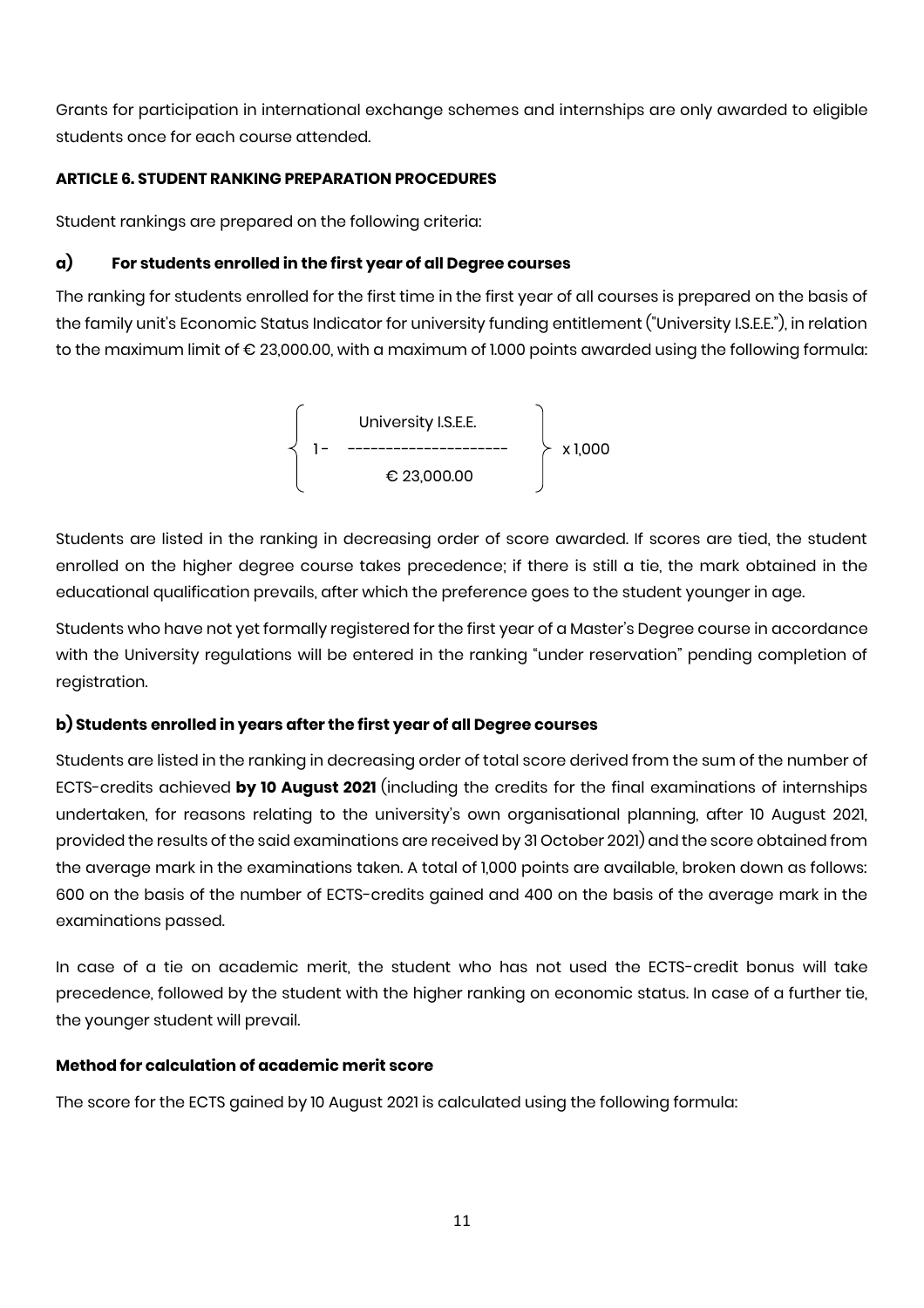e de la construcción de la construcción de la construcción de la construcción de la construcción de la constru

 $(Student's ECTS - Minimum ECTS)$  x ----

(Maximum ECTS - Minimum ECTS)

The score for the average mark in the examinations passed is calculated using the following formula:

400 (Student's average mark - Pass mark) x ----------------------------------------- (Maximum mark - Pass mark)

## **c) Students enrolled in PhD and Specialisation courses**

The ranking is drawn up on the basis of the criteria set out in point a) above.

If included in one of the eligibility rankings defined in points a), b) and c) above, diversely able students with disability of at least 66% are entitled to award of a scholarship even if this will be in addition to the number of scholarships initially offered.

## **ARTICLE 7. DEADLINES AND PROCEDURES FOR PRESENTATION OF A SCHOLARSHIP APPLICATION**

Applications must be submitted, **online only, by 12:00 (noon) on 30 September 2021** on the [www.unisr.it](http://www.unisr.it/) website, by accessing the reserved area of the Intranet (from the "Registrar's Office" Menu, access "Financial assistance and merit awards" and select "Benefits for the right to higher education - regional scholarships 2021/2022 A.Y.").

To access the Intranet area and submit the application, anyone who does not already have an UniSR profile must first Register their personal data, following the instructions provided on the website page: [https://www.unisr.it/servizi/borse-di-studio.](https://www.unisr.it/servizi/borse-di-studio)

The following documents must be attached with the scholarship application, in pdf format:

- the properly signed application (annex A to this call for applications);
- copy of a valid identity document;
- ISEE (Economic Status Indicator) certificate for university funding entitlement (**issued after 1 January 2021 as required by Prime Ministerial Decree 159/2013**);
- Personal Declaration ("DSU") signed by the applicant;
- foreign students or Italian students resident abroad must enclose the documentation specified in article 3, "Income and Asset Assessment for Foreign Students" section, of this call for applications;
- for disabled students: copy of the certification issued by the Medical Committee confirming their percentage disability, omitting diagnosis;
- for financially independent students: documentation proving that they satisfy the requirements of article 3, "Financially Independent Students" section, of this call for applications.

Students who are participating in an international exchange programme for the 2021/2022 academic year must apply for the additional funding when they submit their scholarship application.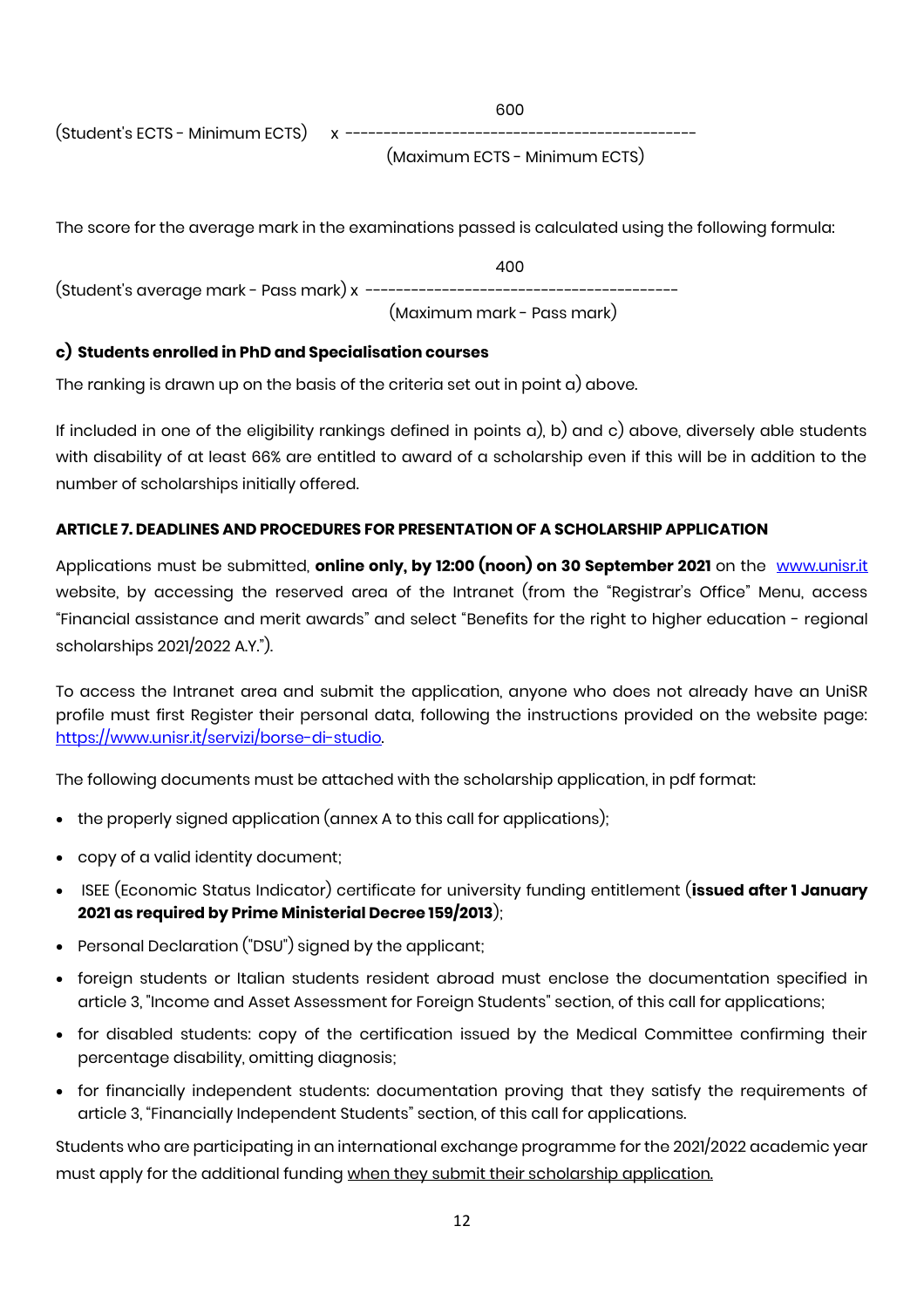# **N.B. The deadlines for the submission of applications for students applying for both scholarships and subsidised accommodation are as stated in article 15.**

# **Any student failing to submit a document by the specified deadline, or submitting a nonconforming document, will be disqualified from the scholarship award process.**

Students should contact the Tax Assistance Centres ("CAF") established by Legislative Decree no. 241 of 9 July 1997 to obtain their ISEE (Economic Status Indicator) certificate for university funding entitlement.

Students must inform the Student Funding Service immediately in writing of any event of relevance for the award of funding occurring after the submission of their application (award of another scholarship or other form of funding, transfer to another University, withdrawal from the course, change in matrimonial status or economic situation, etc.).

## **ARTICLE 8. PUBLICATION OF RANKINGS AND SUBMISSION OF ANY APPEALS**

The students concerned are informed of the provisional rankings by **29 October 2021.** 

Vita-Salute San Raffaele University will inform candidates of the outcome of the funding award procedure by publishing the ranking on the institutional website [\(www.unisr.it\)](http://www.unisr.it/).

Any appeals to change ranking positions must be submitted to Vita-Salute San Raffaele University in writing no later than 15 days after publication of the rankings. Appeals must relate to errors in assessment on the part of the competent department, and must be supported by documentation justifying the appeal.

Once the procedure relating to any appeals submitted has been completed, the definitive ranking will be published. Any appeals against the definitive ranking must be submitted to the competent bodies within the terms envisaged by current law.

## **ARTICLE 9. AWARD OF SCHOLARSHIPS AND PAYMENT PROCEDURES - REVOCATION**

Scholarships will be awarded until the number set by this call for applications has been completed. If there are insufficient eligible students in some rankings, the residual scholarships will be awarded to students eligible in other rankings, until the total number of scholarships set by the call for applications itself has been awarded.

Scholarships will be paid in instalments, at the due dates stated below, dependent on the prompt receipt of the relative funds from the Lombardy Region.

Scholarships will only be paid by bank transfer to the current account specified in the scholarship application. This must be an Italian account held at least jointly in the beneficiary's student's name.

## **a) For students enrolled in the first year of all courses**

Scholarship students enrolled in the first year of all courses will receive the first instalment (of half the cash amount of the scholarship) by **31 December 2021**, with the balance payable by **30 September 2022**, provided the student has achieved, by **10 August 2022**:

- at least 49 ECTS-credits for students enrolled in Bachelor's and Single-Cycle Degree courses;
- at least 45 ECTS-credits for students enrolled in Master's Degree courses.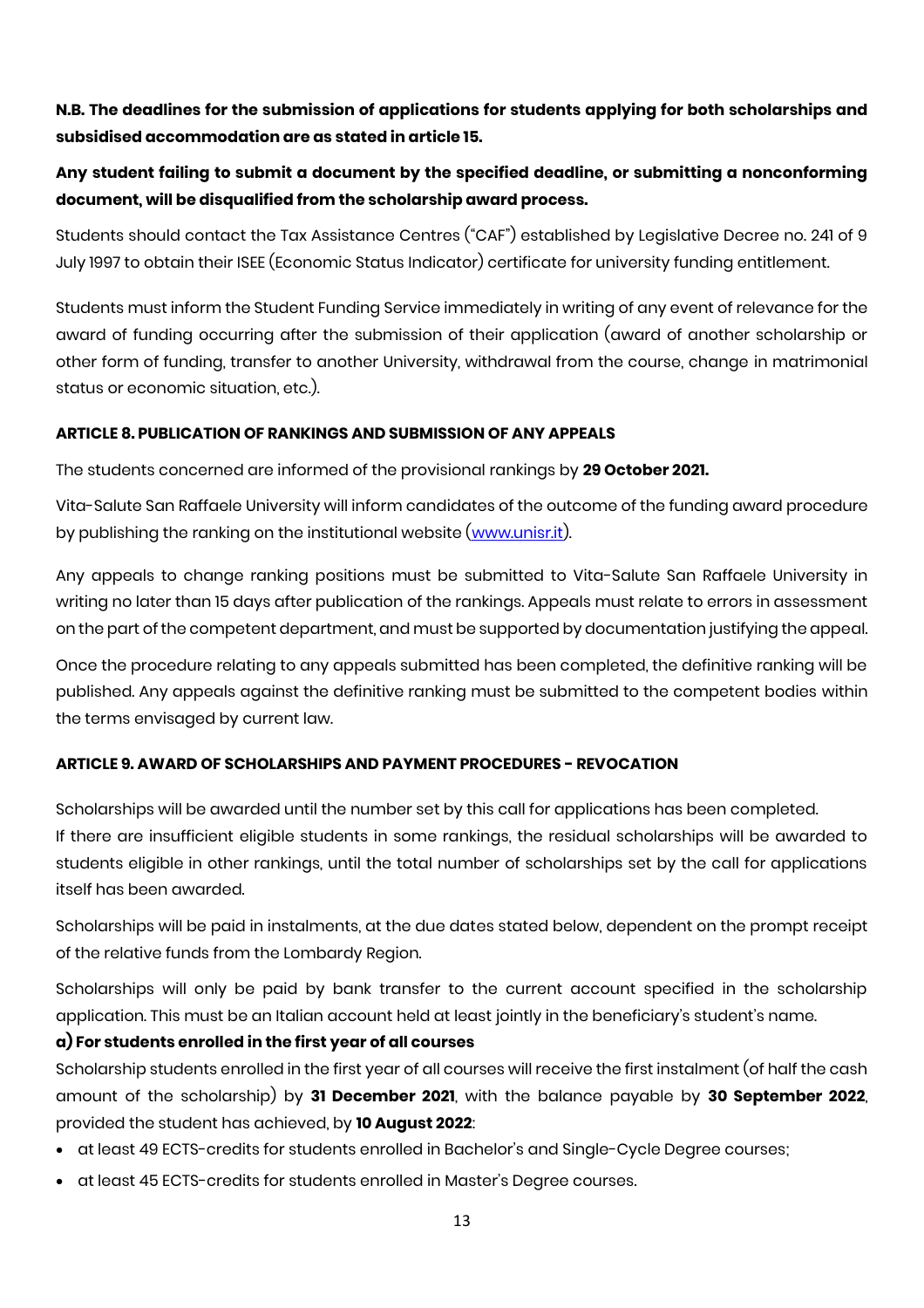The numbers of credits set out above do not include those relating to examinations already taken at the time of enrolment or examinations taken in order to recoup educational deficits, surplus credits (in excess of the normal number or not included in the course curriculum), or those not considered in the academic merit score and not valid for the purposes of the merit rankings, but they do include the credits relating to the final examinations of internships undertaken, for reasons relating to the university's own organisational planning, after 10 August 2022, provided the results of the said examinations are received by 31 October 2022.

If they fail to achieve the minimum ECTS-credits required for payment of the balance of the scholarship, as specified above, by 10 August 2022, all **students in receipt of scholarships and eligible students not receiving scholarships** are entitled to total waiver of their enrolment fee and half their tuition fees.

Students in the first year of all university courses, except for PhD and Specialisation courses, who have not achieved at least 35 ECTS-credits by 30 November 2022, will have their scholarships revoked. The above ECTS-credits must be achieved for the course in which students were enrolled in the year when the scholarship was awarded, or the course in which they enrol the following year, even if different.

A "bonus" of 5 ECTS-credits may be used in order to meet the above deadlines.

Students whose scholarship is revoked must repay the sums received and the amount corresponding to the value of the services actually used. They will also forfeit their right to exemption from university enrolment and tuition fees (**this applies both to students receiving scholarships and eligible students**  who do not receive them) and students are required to make the necessary payments to cover these amounts. Agreements may be reached for the payment of these sums in instalments.

The regulations relating to the revocation of the scholarship and payment of the second instalment do not apply to diversely able students with disability of at least 66%.

## **b) For students enrolled in years after the first year of all courses**

Scholarships will be paid in two instalments, each amounting to half the amount of the scholarship payable in cash, by the following due dates:

- **31 December 2021**
- **30 June 2022**

## **c) Supplementation of scholarships for study abroad and travel expense refunds**

These additional amounts will be granted to students included in the scholarship academic merit rankings until all funds available under this call for applications have been allocated. The amount due will be paid at the end of the period of study abroad, after verification with the University's international exchange offices that the obligations arising from participation in the exchange scheme have been fulfilled.

## **ARTICLE 10. INELIGIBILITY - FORFEITURE**

Scholarships are not cumulative with other forms of funding provided by Vita-Salute San Raffaele University or other public or private institutions, with the scholarships for foreign students awarded by the Ministry of Foreign Affairs, or with the award of free accommodation in halls of residence or hostels; in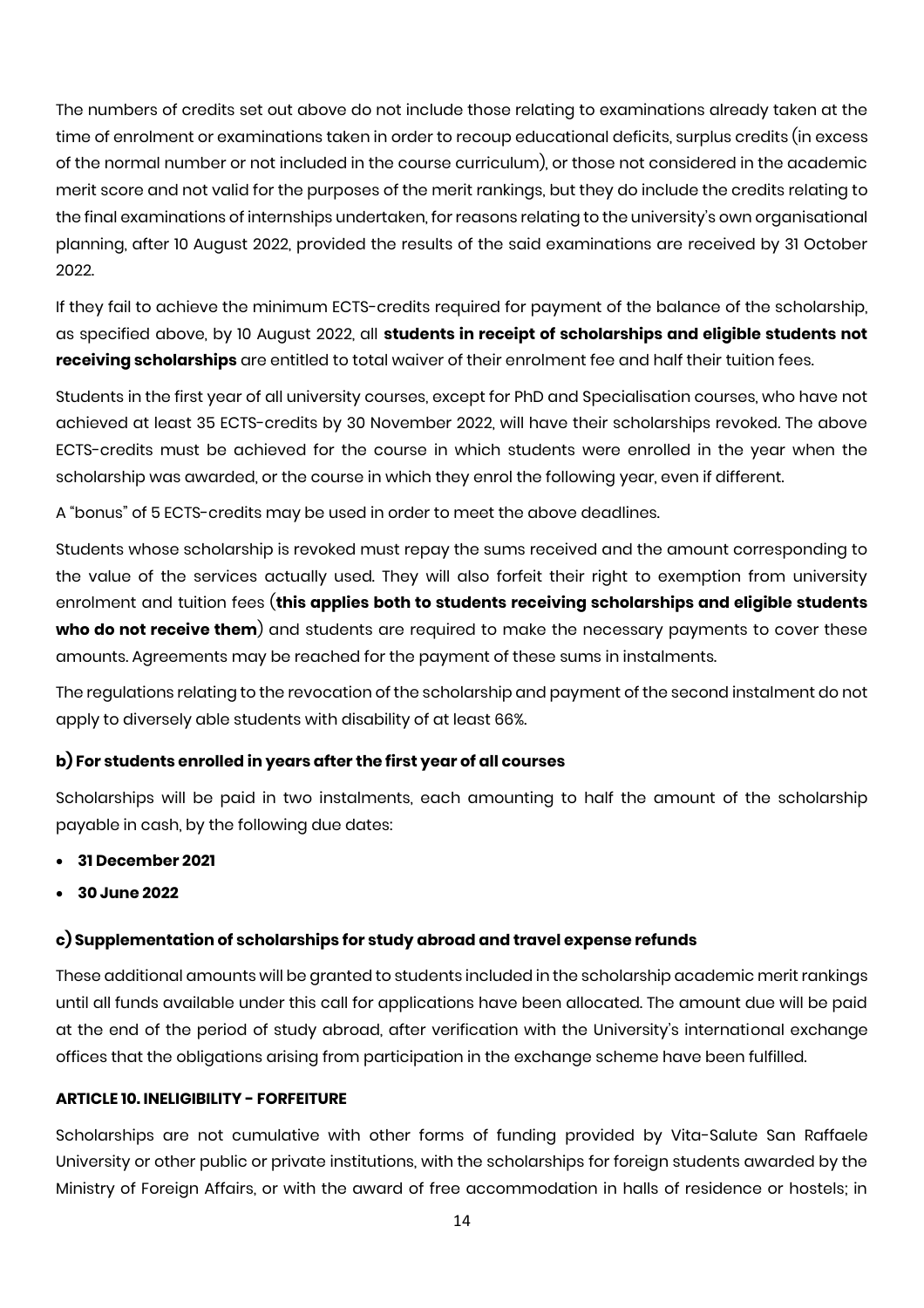these cases, students may decide which of the two forms of funding to accept. The above does not apply to scholarships awarded by national or foreign institutions to enable scholarship students to undertake study abroad as part of their course of study or research;

Students forfeit their right to the scholarship if:

- they are in receipt of disciplinary measures in excess of a caution, for offences committed against Vita-Salute San Raffaele University;
- they fail to submit any original documentation requested for verification of the accuracy of the selfcertification submitted to Vita-Salute San Raffaele University by the requested deadline;
- Vita-Salute San Raffaele University finds that the data they have declared in their self-certification are untrue;
- they submit an application to withdraw from their course or to transfer to another University during the 2021/2022 A.Y.

## **ARTICLE 11. TRANSFERS**

If a student transfers to another University after the start of the academic year, Vita-Salute San Raffaele University will forward the application submitted to it to the Student Funding Department of the University to which the student has applied to transfer, and therefore the student will forfeit the scholarship granted by Vita-Salute San Raffaele University (and must therefore return any instalments already received).

Students who have transferred from another University to Vita-Salute San Raffaele University after the start of the academic year must ask the Student Funding Department of their University of origin to forward their application, provided it has been submitted in compliance with the terms of the call for applications. The transfer must be finalised by 30 November 2021, before the definitive student ranking is published.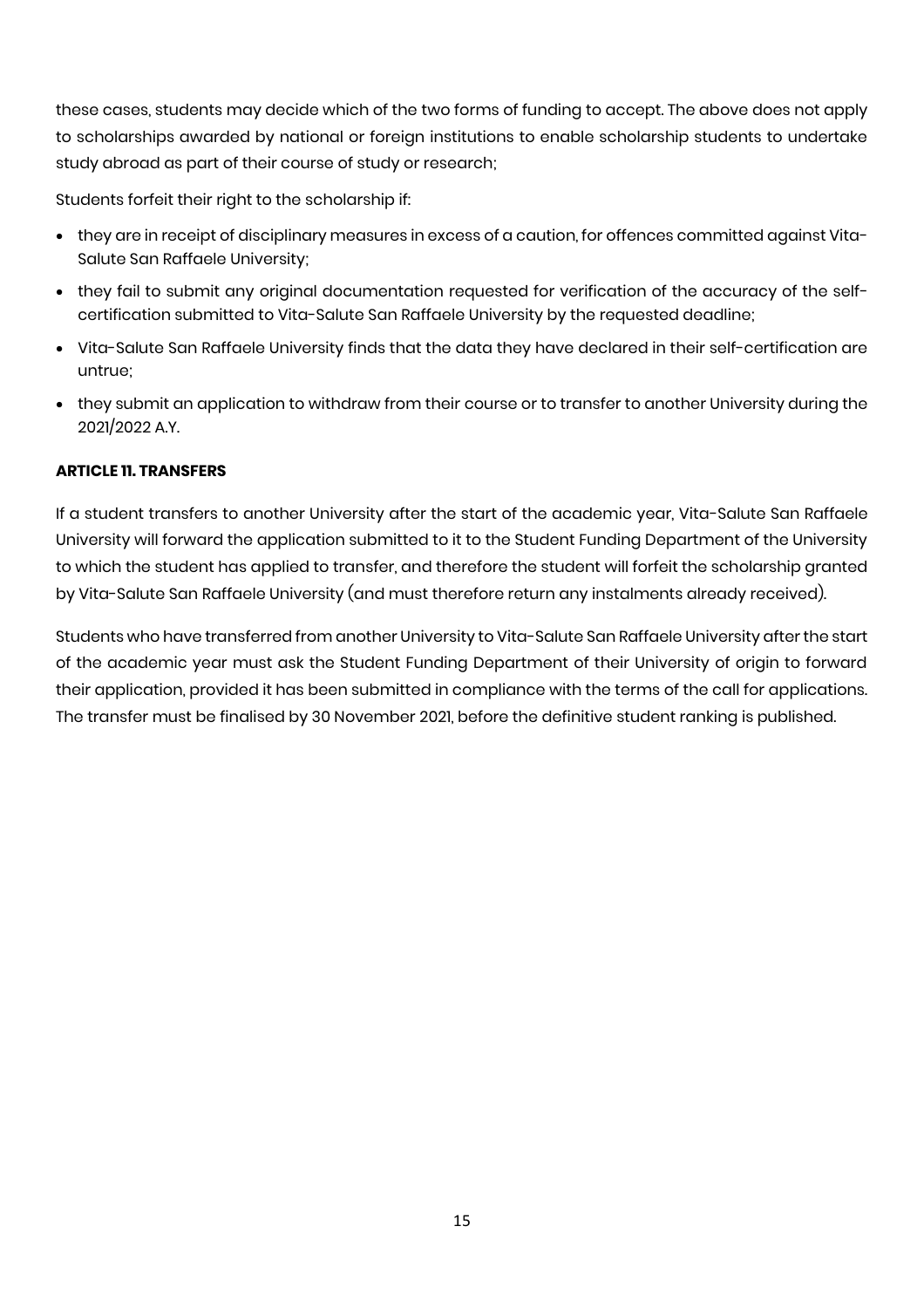#### *SECOND PART*

#### **SUBSIDISED ACCOMMODATION AT**

#### **CASSINELLA HALL OF RESIDENCE**

#### **Background**

Vita-Salute San Raffaele University hereby informs all students accommodated in its halls of residence that, in view of the ongoing health emergency, they are obliged to conform to all measures adopted by the University to date and/or which it adopts in the future in compliance with current and/or future regulations issued by the competent authorities in response to the COVID-19 emergency or any other emergency situation.

### **ARTICLE 12. NUMBER OF SUBSIDISED PLACES**

Number of subsidised places at the Cassinella Hall of Residence - on Via Cassinella at Vimodrone - offered for students enrolled with Vita-Salute San Raffaele University for the 2021/2022 academic year:

- a) **11** for students enrolled in the first year of all Degree courses— from 27/09/2021 to 31/07/2022;
- b) **19** for students enrolled in years after the first year of all Degree courses who have already been allocated a place in the Hall of Residence for the 2020/2021 academic year — from 23/09/2021 to 31/07/2022;
- c) **3** for students enrolled in years after the first year of all Degree courses— from 27/09/2021 to 31/07/2022;
- d) **2** for students enrolled in PhD courses (if not in receipt of a scholarship or research grant), and in Specialisation courses (except for medical specialisation courses covered by Legislative Decree 368/99) - from 27/09/2021 to 31/07/2022.

If there are insufficient students eligible for subsidised accommodation in some rankings, the residual places will be awarded to students eligible in other rankings, until the total number of accommodation places set by the call for applications itself has been awarded.

#### **ARTICLE 13. PREREQUISITES FOR APPLICATION AND INCLUSION IN THE ACCOMMODATION RANKINGS**

The subsidised accommodation application process is open to students living away from home (see article 4) who have submitted a scholarship application and who thus meet the economic and academic merit requirements set out in the first part of this call for applications (articles 2 and 3).

When calculating the number of ECTS-credits, those awarded for 2020/2021 A.Y. internships undertaken, for reasons relating to the university's own organisational planning, after 10 August 2021 will also be considered on a "provisional" basis, provided the corresponding ECTS-credits - awarded when the student passes the end-of-internship examination - are gained by 31 October 2021. If the failure to gain the ECTS-credits by the above deadline means that the student in question fails to reach the minimum total required by this call for applications, he or she will be excluded from post assignment.

The following will be excluded from the subsidised accommodation rankings: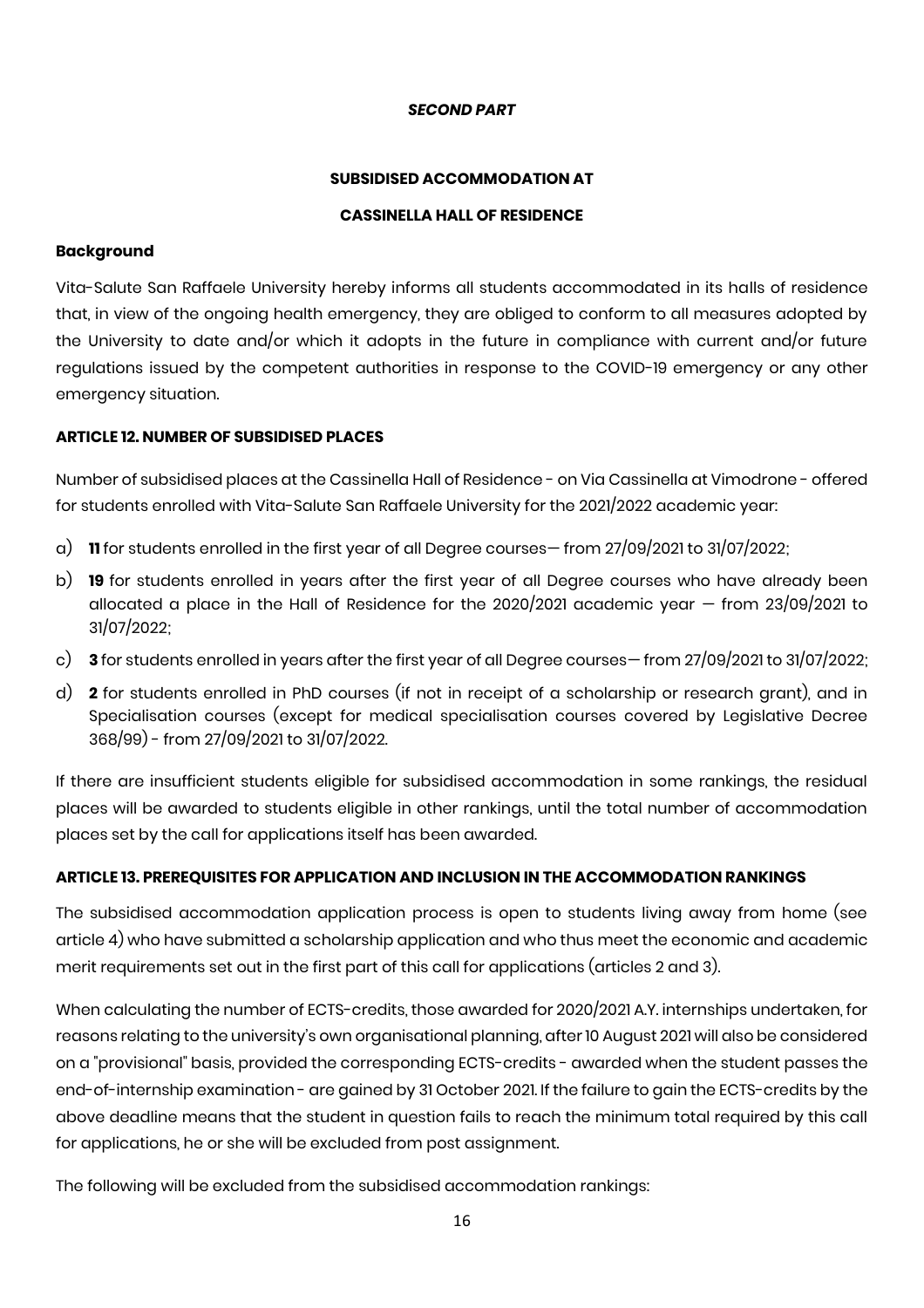- students who have been subject to University disciplinary measures more severe than a warning;
- students who have outstanding debts with Vita-Salute San Raffaele University;
- students who have forfeited their room due to violation of the Hall of Residence regulations.

## **ARTICLE 14. STUDENT RANKING PREPARATION PROCEDURES**

Student rankings are prepared on the following criteria:

## **a) Subsidised accommodation for students enrolled in the first year of all Degree courses**

The ranking for students enrolled for the first time in the first year of all courses is prepared on the basis of the family unit's Economic Status Indicator for university funding entitlement ("University I.S.E.E."), in relation to the maximum limit of € 23,000.00, with a maximum of 1.000 points awarded using the following formula:

$$
\left\{\n \begin{array}{ccc}\n & \text{University I.S.E.E.} \\
1 - & \text{-----} & \text{-----}\n \end{array}\n\right\}\n \quad \times 1,000
$$
\n
$$
€ 23,000.00
$$

Students are listed in the ranking in decreasing order of score awarded. If scores are tied, the student enrolled on the higher degree course takes precedence; if there is still a tie, the mark obtained in the educational qualification prevails, after which the preference goes to the student younger in age.

## **b) Subsidised accommodation for students enrolled in years after the first year of all Degree courses who have already been allocated a place in the Hall of Residence for the 2020/2021 academic year.**

Students are listed in the ranking in decreasing order of total score derived from the sum of the number of ECTS-credits achieved **by 10 August 2021** (including the credits for the final examinations of internships undertaken, for reasons relating to the university's own organisational planning, after 10 August 2021, provided the results of the said examinations are received by 31 October 2021) and the score obtained from the average mark in the examinations taken. A total of 1,000 points are available, broken down as follows: 600 on the basis of the number of ECTS-credits gained and 400 on the basis of the average mark in the examinations passed.

In case of a tie on academic merit, the student who has not used the ECTS-credit bonus will take precedence, followed by the student with the higher ranking on economic status. In case of a further tie, the younger student will prevail.

## **Method for calculation of academic merit score**

The score for the ECTS gained by 10 August 2021 is calculated using the following formula:

 600 (Student's ECTS - Minimum ECTS) x ----------------------------------------------

(Maximum ECTS - Minimum ECTS)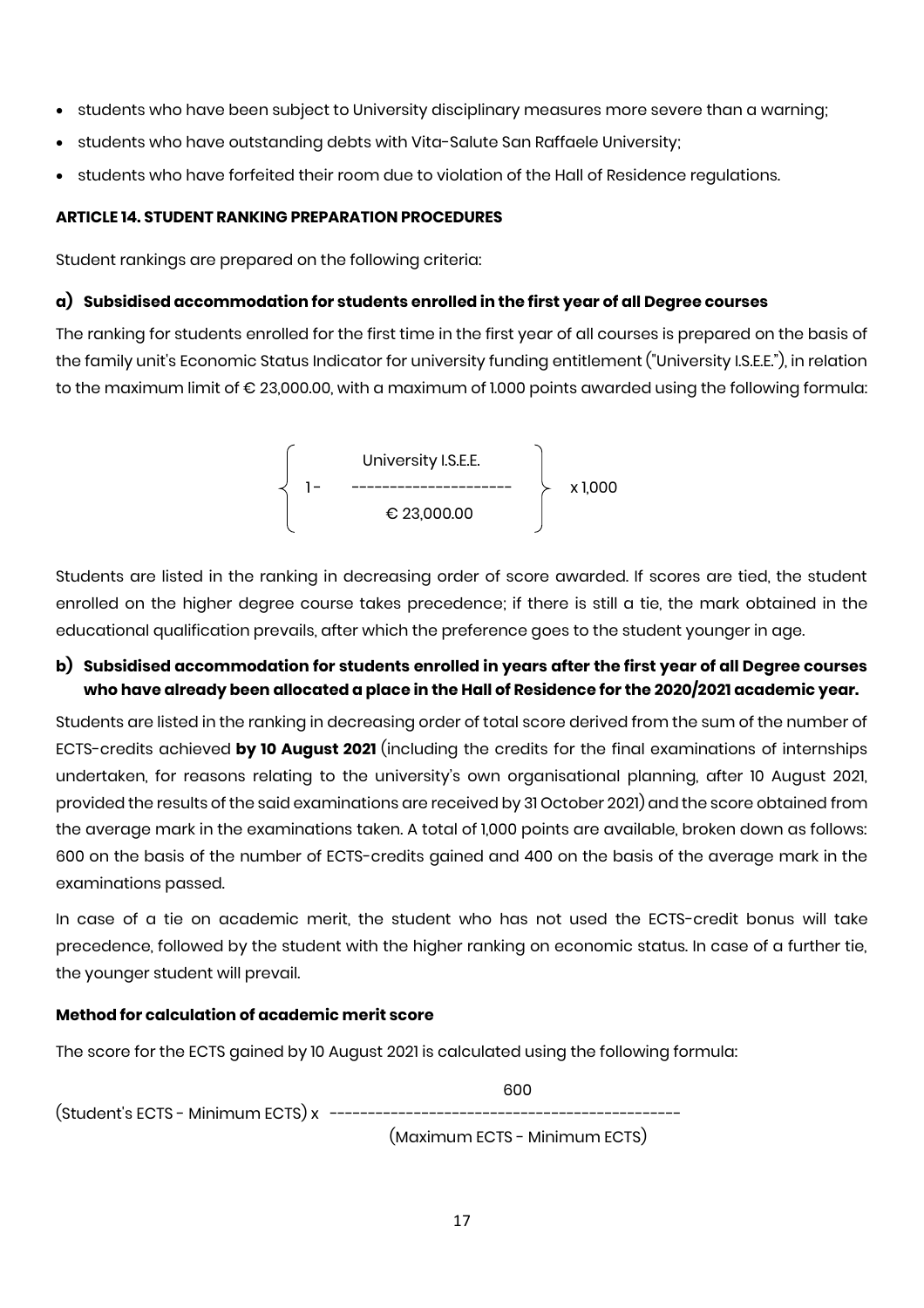The score for the average mark in the examinations passed is calculated using the following formula:

 400 (Student's average mark - Pass mark) x -------------------------------------------- (Maximum mark - Pass mark)

**c) Subsidised accommodation for students enrolled in years after the first year of all Degree courses**

The ranking is drawn up on the basis of the criteria set out in point b) above.

## **d) Subsidised accommodation for students enrolled in PhD and Specialisation courses**

The ranking is drawn up on the basis of the criteria set out in point a) above.

Students who have not yet formally registered in accordance with the University regulations will be entered in the rankings "under reservation" pending completion of registration.

Priority will be awarded in all rankings to disabled students with invalidity of 66% or more until all rooms suitable for the candidate's needs have been filled.

## **ARTICLE 15. DEADLINES AND PROCEDURES FOR PRESENTATION OF AN ACCOMMODATION APPLICATION**

The subsidised accommodation application, to be presented using the form annexed to this call for applications, must be submitted by the following deadlines:

- by 12:00 (noon) on **13 September 2021** for students already allocated accommodation at the Hall of Residence in the 2020/2021 A.Y., covered by point b) of article 12;
- by 12:00 (noon) on **16 September 2021** for students who do not already have places, covered by points a), c) and d) of article 12;

Applications must be submitted, **online only,** on the [www.unisr.it](http://www.unisr.it/) website, by accessing the reserved area of the Intranet (from the "Registrar's Office" Menu, access "Financial assistance and merit awards" and select "Benefits for the right to higher education - regional scholarships 2021/2022 A.Y.").

To access the Intranet area and submit the application, anyone who does not already have an UniSR profile must first Register their personal data, following the instructions provided on the website page: [https://www.unisr.it/servizi/borse-di-studio.](https://www.unisr.it/servizi/borse-di-studio)

The following documents must be attached with the scholarship application, in pdf format:

- the properly signed application (annex A to this call for applications);
- copy of a valid identity document;
- ISEE (Economic Status Indicator) certificate for university funding entitlement (**issued after 1 January 2021 as required by Prime Ministerial Decree 159/2013**);
- Personal Declaration ("DSU") signed by the applicant;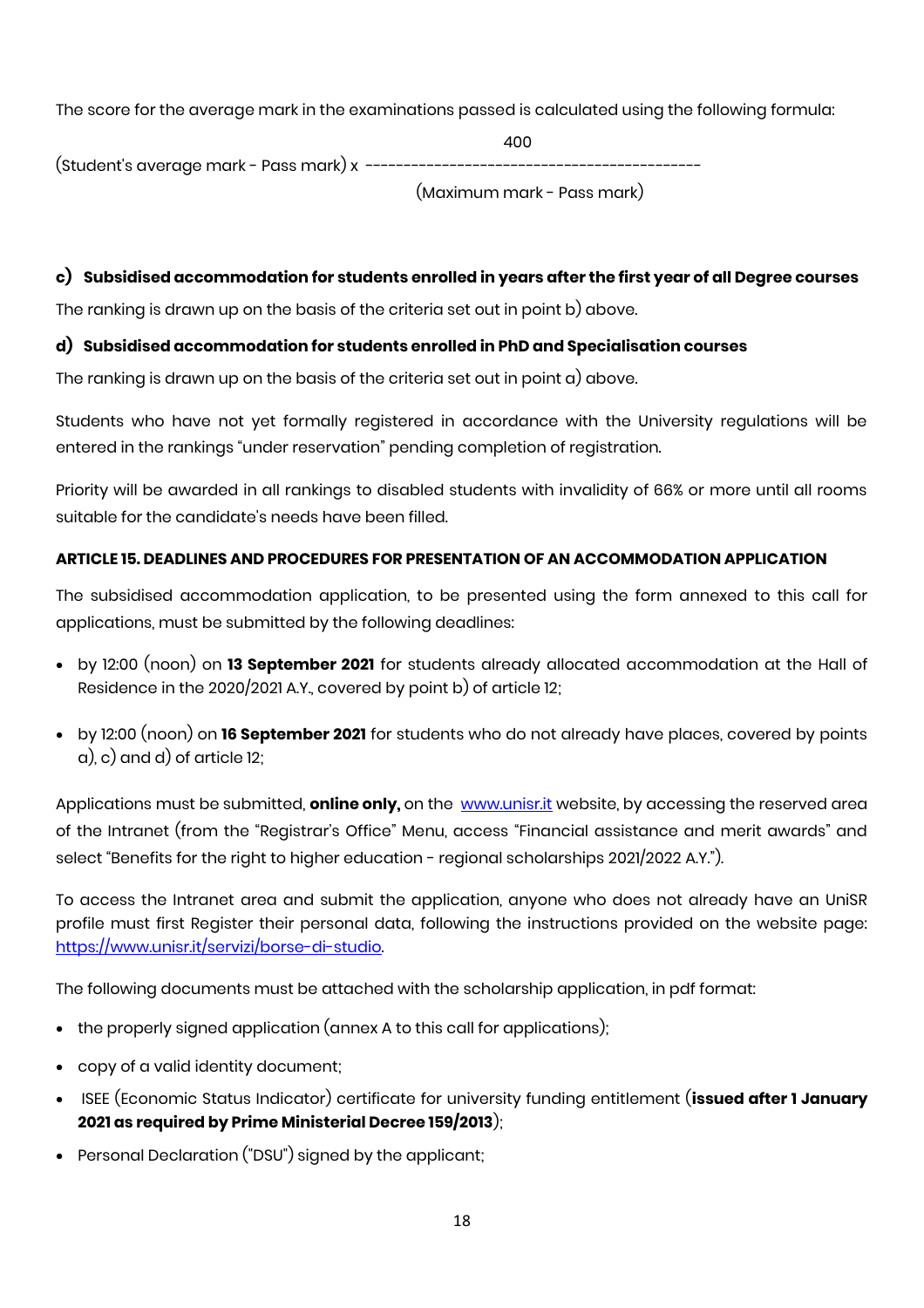- foreign students or Italian students resident abroad must enclose the documentation specified in article 3, "Income and Asset Assessment for Foreign Students" section, of this call for applications;
- for disabled students: copy of the certification issued by the Medical Committee confirming their percentage disability, omitting diagnosis;
- for financially independent students: documentation proving that they satisfy the requirements of article 3, "Financially Independent Students" section, of this call for applications.

### **ARTICLE 16. PUBLICATION OF RANKINGS AND SUBMISSION OF ANY APPEALS**

The students concerned are informed of the provisional rankings by the following dates:

- for allocations to students enrolled in years after the first year who have already been assigned a place in the Hall of Residence for the 2020/2021 academic year, covered by point b) of article 12: by **20 September 2021**;
- for allocations to students who do not already have places, covered by points a), c) and d) of article 12: by **23 September 2021.**

Vita-Salute San Raffaele University will inform candidates of the outcome of the funding award procedure by publishing the ranking on the institutional website [\(www.unisr.it\)](http://www.unisr.it/).

Any appeals to change ranking positions must be submitted to Vita-Salute San Raffaele University in writing no later than 15 days after publication of the rankings. Appeals must relate to errors in assessment on the part of the competent department, and must be supported by documentation justifying the appeal.

Once the procedure relating to any appeals submitted has been completed, the definitive ranking will be published.

Any appeals against the definitive ranking must be submitted to the competent bodies within the terms envisaged by current law.

#### **ARTICLE 17. ALLOCATION OF ROOMS**

Rooms will be allocated from:

- 23 September 2021 for students who have already been assigned a place in the Hall of Residence for the 2020/2021 academic year, covered by point b) of article 12;
- 27 September 2021 for students who do not already have places, covered by points a), c) and d) of article 12.

Students assigned accommodation who do not attend within 5 days when summoned by the Hall of Residence Administration will be considered to have withdrawn their application.

Community life within accommodation facilities is regulated by the Hall of Residence Regulations available on the "Student Halls of Residence" page of the university website [\(www.unisr.it\)](http://www.unisr.it/) and consigned to students when they are allocated their room. On allocation of the room, students must also sign to confirm that they are fully informed regarding the terms of admission to the Hall and the University Hall of Residence Regulations. They thereby agree to all the regulations contained in this call for applications and the aforesaid Regulations.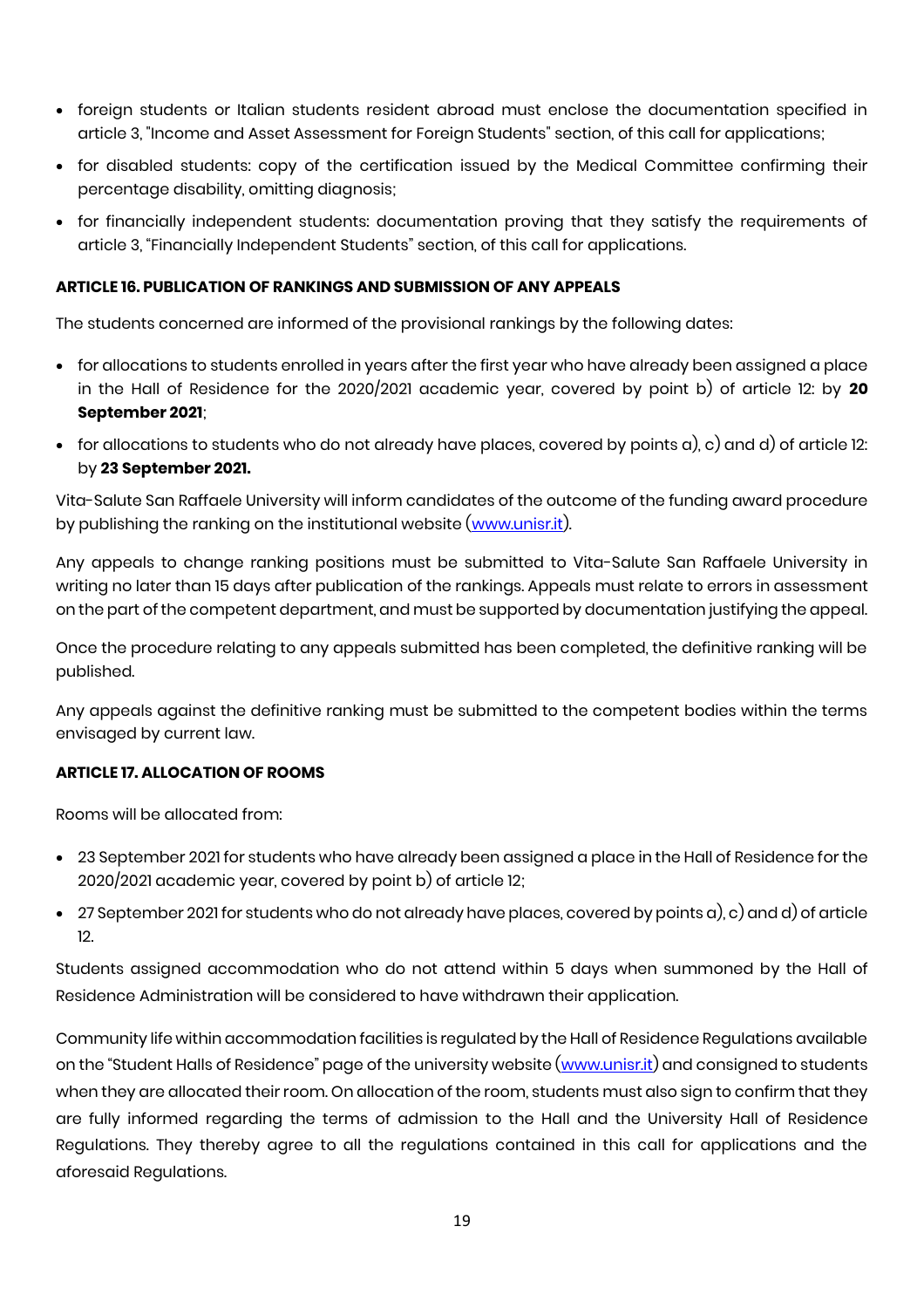The accommodation will be effectively assigned on receipt of the following documentation:

- receipt for deposit payment;
- signing of letter of acceptance of the accommodation and acceptance of the Regulations;
- signing of the privacy policy statement.

Rooms are allocated by the Hall of Residence Administration on the basis of the ranking order, for the entire period specified in the letter of acceptance.

The Hall of Residence remains closed for the Christmas holiday from **24 December 2021 until 6 January 2022**.

## **ARTICLE 18. FEES AND PAYMENT PROCEDURES**

The fees refer to the use of the room for the period:

- from 23 September 2021 to 23 December 2021 and from 7 January 2022 to 31 July 2022 for students who have already been assigned a place in the Hall of Residence for the 2020/2021 academic year, covered by point b) of article 12;
- from 27 September 2021 to 23 December 2021 and from 7 January 2022 to 31 July 2022 for students allocated accommodation for the first time, covered by points a), c) and d) of article 12.

The subsidised accommodation fee for the entire period, of **€ 2,403.00,** comprises:

- weekly cleaning and fresh linen service;
- use of all communal services in the Hall, in accordance with the rules.

Fees must be paid by the procedures detailed on the website [http://www.unisr.it/campus/residenze](http://www.unisr.it/campus/residenze-studenti/)[studenti/](http://www.unisr.it/campus/residenze-studenti/) at the due dates set out below:

- Eligible students not in receipt of a scholarship:
	- $\circ$  Euro 903.00 by 31/12/2021;
	- o Euro 750.00 by 10/01/2022;
	- $\circ$  Euro 750.00 by 30/04/2022.
- Students in receipt of scholarships: the amounts will be deducted from the scholarship itself.

#### **ARTICLE 19. DEPOSIT**

Before occupying the room each student must provide  $a \in 500.00$  deposit to be paid at the time of signing the letter of acceptance of the room.

For students who have already been allocated accommodation, after signing of the acceptance form for the 2021/2022 academic year the € 500.00 already paid in deposit for the previous academic year will be carried forward.

The deposit will be returned by bank transfer, without interest, to students who make a formal request to this effect at the end of their stay, within 90 days from the inspection of the general condition of the room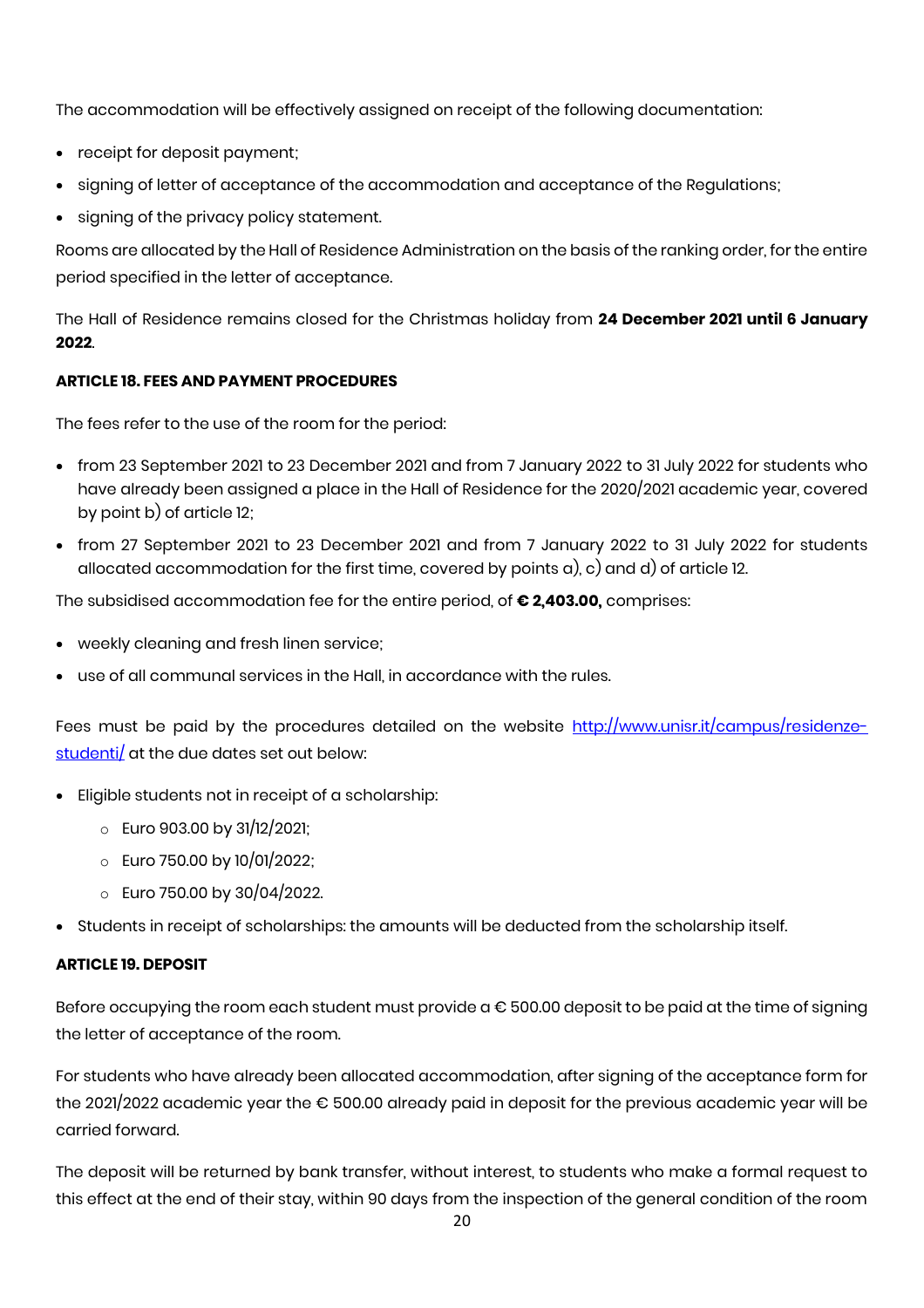and its fittings and furniture performed by a member of the administrative staff in the presence of the Resident student.

The deposit can be used also as a source of compensation for any damage to the structure of the Hall of Residence and deductions can be made to offset any outstanding amounts owed to the University.

## **ARTICLE 20. REGULATIONS FOR THE COVID-19 HEALTH EMERGENCY AND OTHER EMERGENCY SITUATIONS**

With regard to the current COVID-19 health emergency or in case of any other unforeseeable emergency situations, students should note that the timing and dates in general relating to the accommodation service covered by this call for applications may be subject to change further to measures issued, now or in the future, by the competent national and/or local authorities, or University measures.

For the same purposes, the University may, at its own absolute discretion, close and/or suspend all or some of the communal services offered by Halls of Residence.

In the event of circumstances in which risk containment measures (e.g. periods of self-isolation) are required within Halls of Residence, Vita-Salute San Raffaele University may, at its own discretion, assign rooms other than those previously allocated, and may restrict access to communal areas.

The University will issue notices concerning any such changes.

The Hall of Residence Regulations may also be subject to change in response to the current health emergency or other emergencies.

## **ARTICLE 21. FORFEITURE OF ACCOMMODATION**

Students shall forfeit their room if, during their period of residence, they:

- fail to register for the course for the 2021/2022 academic year;
- submit an application to withdraw from their course or to transfer to another University during the 2021/2022 A.Y.;
- graduate;
- are subject to University disciplinary measures more severe than a warning;
- fail to submit any original documentation requested for verification of the accuracy of the selfcertification submitted to Vita-Salute San Raffaele University by the requested deadline;
- fail to comply with the University Hall of Residence Regulations;
- fail to comply with any measures enforced by Vita-Salute San Raffaele University to contain emergencies, including those introduced to deal with pandemic or emergency situations which may affect the health and safety of other students and the population at large.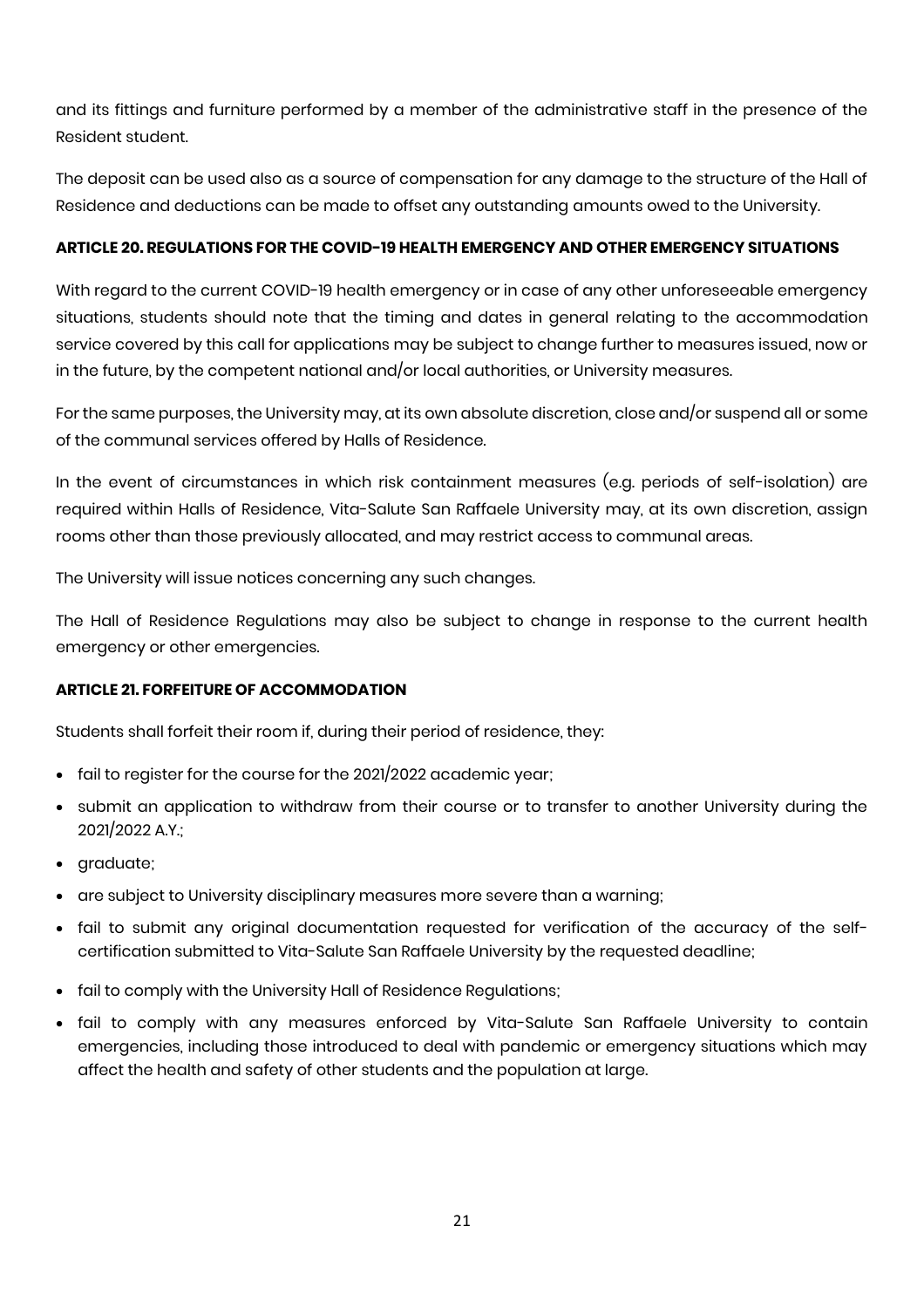### *THIRD PART*

### **GENERAL INFORMATION AND FINAL PROVISIONS**

### **ARTICLE 22. VERIFICATION OF ECONOMIC STATUS**

For verification of economic status, Vita-Salute San Raffaele University will exercise the options available to it under current law, specifically art. 10 of Legislative Decree no 68 of 29 March 2012, art. 71 of Presidential Decree no. 445 of 28 December 2000, art. 38 of Decree Law no. 78 dated 31 May 2010 (converted, with amendment, into law no. 122 of 30 July 2010), and art. 11 of Prime Ministerial Decree no. 159 of 5 December 2013 and the relative INPS Pension Authority Circular no. 171 of 18 December 2014, also demanding all relevant documentation for verification of the accuracy of the statements issued (personal and corporate tax returns, VAT returns, etc.).

In the event of false declarations, scholarships awarded will be revoked and the students concerned will receive the penalties envisaged by articles 75 and 76 of Presidential Decree no. 445/2000, art. 10 of Legislative Decree 68/2012 and art. 38 of Decree Law n. 78/2010, converted with amendments by law no. 122/2010.

In no case shall the above preclude the adoption of disciplinary measures or reporting to the judicial authorities if a crime is considered to have been committed.

## **ARTICLE 23. PRIVACY**

Vita-Salute San Raffaele University, with registered office in Milan, Via Olgettina 58, tax code 97187560152 (hereinafter the "**University**") undertakes to constantly protect the personal data of data subjects. This privacy policy statement is intended to explain the policy adopted by the University with regard to personal data protection in order to: *(i)* inform data subjects of the procedures by which personal data regarding them are processed; and *(ii)* enable data subjects to provide informed consent to the processing of the personal data acquired. The aforesaid is in compliance with the provisions of art. 13 of Regulation (EC) 2016/679 of the European Parliament and of the Council of 27 April 2016 on the protection of natural persons with regard to the processing of personal data and on the free movement of such data (hereinafter the "**Regulation**") and Italian Legislative Decree no. 196 of 30 June 2003 (hereinafter the "**Data Protection Code**").

The information and data you contribute or which are otherwise collected will be processed in accordance with the provisions of the Regulation and the Data Protection Code, and with the confidentiality obligations enforced in all the University's activities.

In accordance with the provisions of the Regulation and the Data Protection Code, the data will be processed by the University lawfully, fairly, and in a transparent manner, with limitation of the processing purposes and data storage, and measures to ensure data's minimisation, accuracy, integrity and security.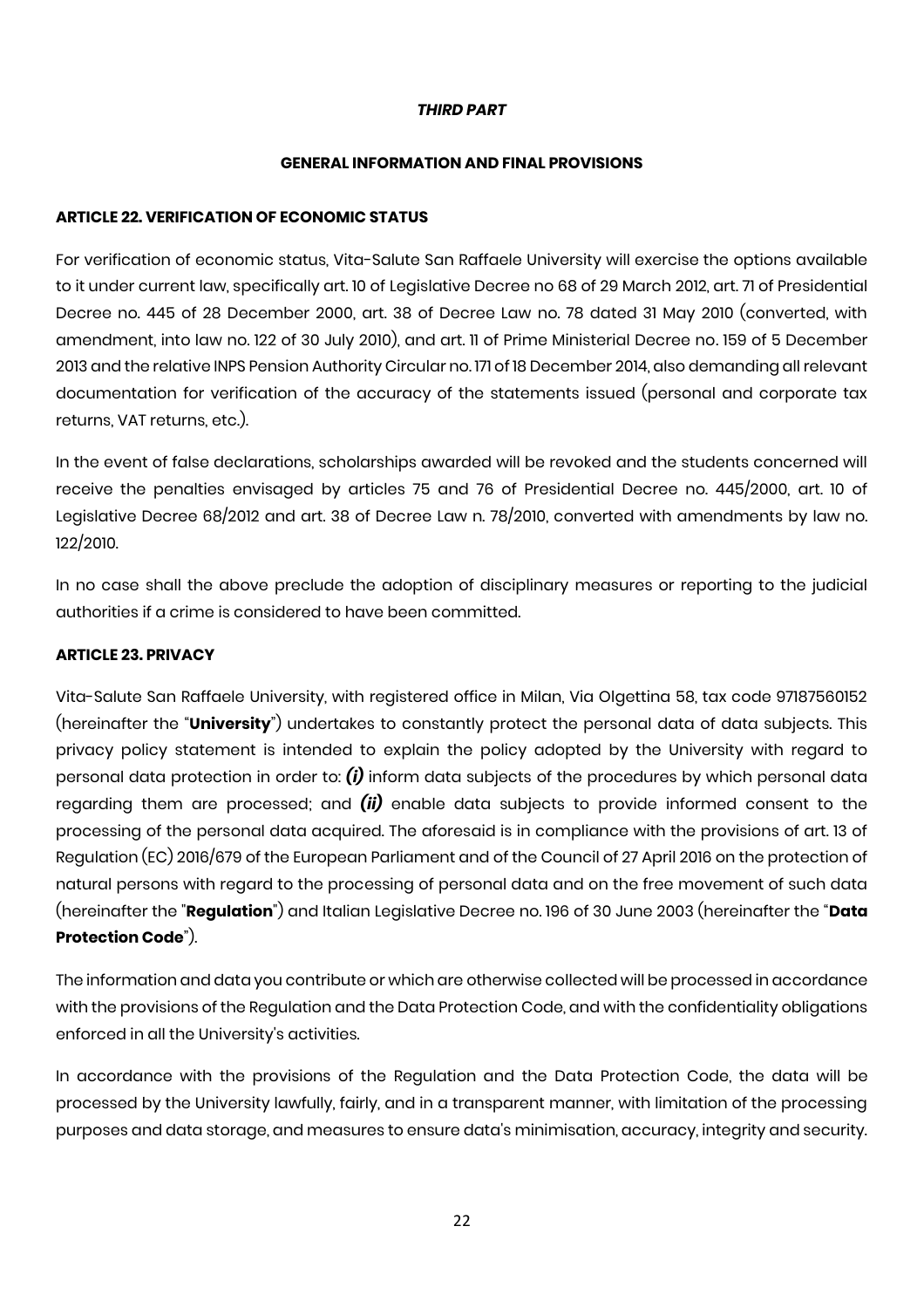### **Data Controller and Data Protection Officer**

The Data Controller is Vita-Salute San Raffaele University, in the person of its Managing Director.

In accordance with the provisions *(i)* of the Regulations (see Art. 37) and *(ii)* the CODAU University Administration Association Guidelines, via a resolution of its Board of Directors dated 22 January 2018 the University appointed GSD SISTEMI E SERVIZI S.C.A.R.L., with registered office in Milan, Corso di Porta Vigentina 18, VAT no. 06959200962, (hereinafter, "**GSD**") as its Data Protection Officer (hereinafter "**DPO**").

The professional nominated by GSD to serve as DPO is Mr Gabriele Tettamanti.

The DPO is at data subjects' service for any information regarding the University's personal data processing operations.

The contacts of the Data Controller and DPO are as follows:

Email: [privacy@unisr.it](mailto:privacy@unisr.it)

#### **Categories and types of data processed and purposes of the processing**

Personal data acquired for the performance of the University's institutional activities - identification and contact data, academic/educational career data, financial data, sensitive and judicial data - are processed for purposes related solely to the performance of the said activities, and specifically for all the procedures necessary for the full achievement of the University's functions under the law and its charter, including possible disclosure through publication on the University's Internet site, in accordance with the provisions of the Regulation, the Data Protection Code, the regulations and the aforesaid principles of legality, fairness, transparency, limitation of purposes and storage, data minimisation, accuracy, integrity and security in relation to the institutional purposes for which they are used, for educational and administrative activities, and for the pursuance of the University's institutional and security aims in more general terms.

Data may also be used for historic, statistical or scientific purposes, in compliance with the relevant legislation and codes of ethics.

With regard, in particular, to the data classified as sensitive (i.e. personal data which may reveal racial and ethnic origin, religious, philosophical or other beliefs, political opinions, membership of parties, trades unions, associations or organisations of a religious, philosophical, political or trades union nature, and personal data which reveal the individual's state of health or sex life) and judicial data (i.e. personal data which may reveal measures as defined by article 3 (1) (a-o, r-u) of Italian Presidential Decree no. 313 of 14 November, 2002, relating to criminal record, list of administrative penalties deriving from offences committed and the relative crimes recorded, or the status of accused or suspected party under articles 60 and 61 of the Italian Criminal Procedural Code) during the pursuance of its institutional aims, the University might acquire the following data:

a) data relating to diversely able students and/or family members or income data for the purpose of possible verification of self-certification relating to the payment of university fees and any exemption from the payment of university fees and/or access to any reductions granted by law, and data relating to the management of extraordinary grants for students' projects;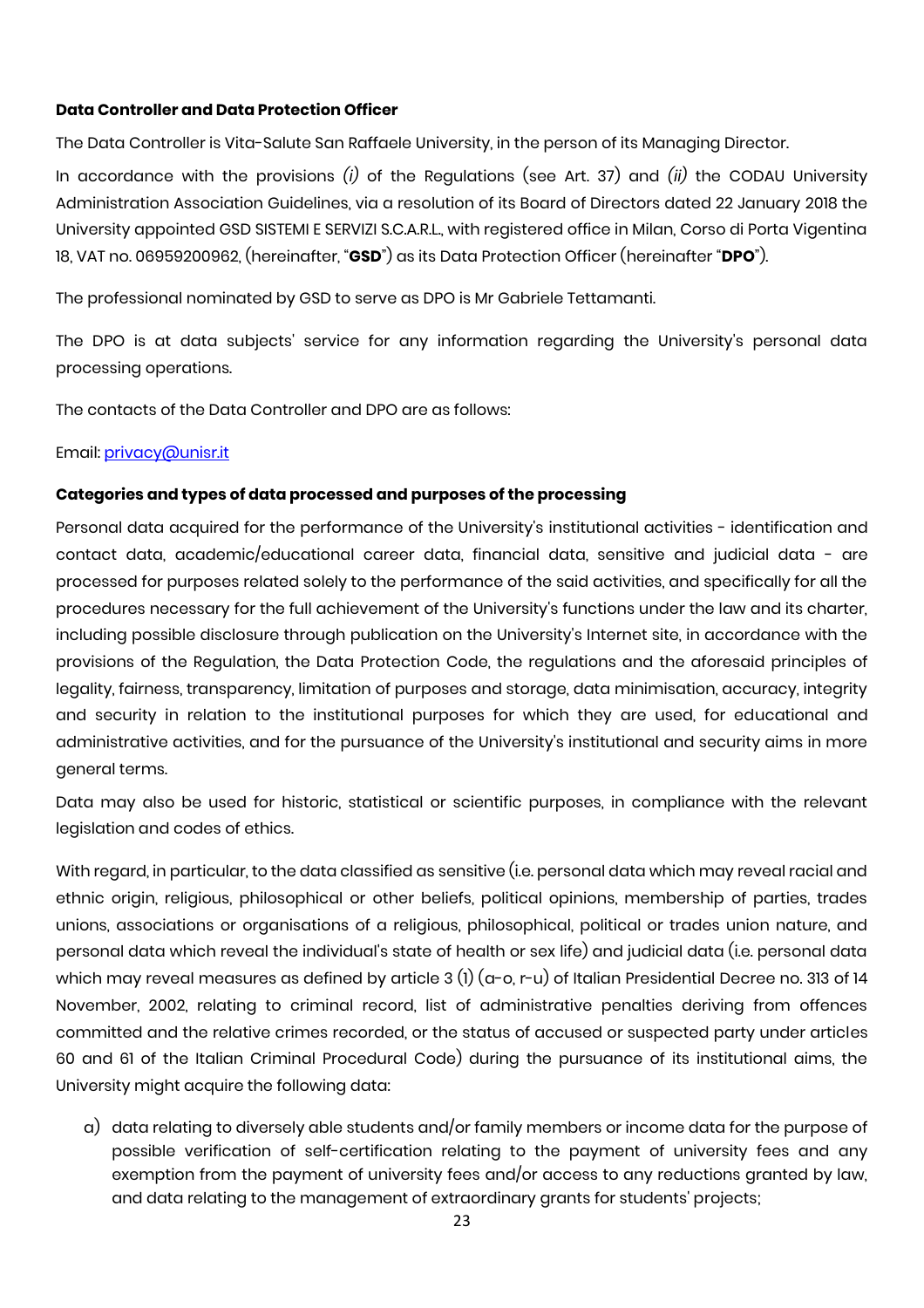- b) data relating to refugee status for access to exemptions and scholarships;
- c) data relating to pregnancy, for the implementation of all necessary precautions to protect pregnant women, both for educational purposes, such as attendance at laboratory classes, and for access to any grants or benefits available by law;
- d) data which may reveal political opinions or membership of parties, associations or organisations of a religious, philosophical, political or trades union nature, for requirements relating to the functioning of the University's internal electoral procedures;
- e) sensitive and judicial data of relevance to disciplinary proceedings against students;
- f) data relating to disabled status for interpreting, tutoring, transport and similar services for all handicapped students;
- g) health data, necessary for assessment of the student's suitability, also by means of medical examinations by professionals appointed for the purpose by the University, and for safety purposes.

The aforesaid sensitive and judicial data relating to teaching activities and the management of students' enrolments and careers (including, if relevant, access to and residence in the university's student accommodation), acquired both from the data subjects and from third parties, are used by the competent Departments and/or Organisations, both on paper and on digital media.

The following are the main items of legislation under which the University is permitted to use sensitive and judicial data: Italian Royal Decree 1592/1933 and subsequent amendments and additions (*Consolidation Law on Higher Education*); Italian Royal Decree 1269/1938 and subsequent amendments and additions. (*Approval of regulations regarding students*); Italian Presidential Decree 382/1980 (*Reorganisation of university teaching, relative educational categories and trial of new methods of organisation and teaching);* Italian Law 168/1989 (*Creation of the Ministry Of Universities And Scientific And Technological Research)* Italian Law 398/1989 (*Regulations governing university scholarships*); Italian Law 341/1990 (*Reform of the university system);* Italian Law 390/1991 (*Legislation on the right to university education);* Italian Law 104/1992 (*Framework law for the assistance, social integration and rights of handicapped people*); Italian Ministerial Decree 224/1999 (*Regulations governing research doctorates*); Italian Legislative Decree 445/2000 (*Consolidation Law incorporating legislation and regulations on administrative documentation);* Italian Law 148/2002 (*Ratification and Implementation of the Lisbon Convention of 11 April 1997);* Italian Ministerial Decree 270/2004 (*Changes to the Regulations governing the teaching independence of Universities, approved by Ministry Of Universities And Scientific And Technological Research Decree no. 509 of 3 November 1999);* Italian Presidential Decree 334/2004 (*Regulations for the implementation of the consolidation law on immigration and the status of foreigners*); Italian Ministerial Decree no. 142 of 25/3/1998 and Law no. 196 of 24 June 1997 (*Regulations governing internships*); Italian Prime Ministerial Decree 9 April 2001; Italian Law no. 30 of 14 February 2003 ("*Biagi Law", reforming the labour market*); Current Socrates/Erasmus Institutional Contract; University Charter, University Teaching Regulations, Student Regulations and other current University Regulations; current Regional Laws on the right to university education.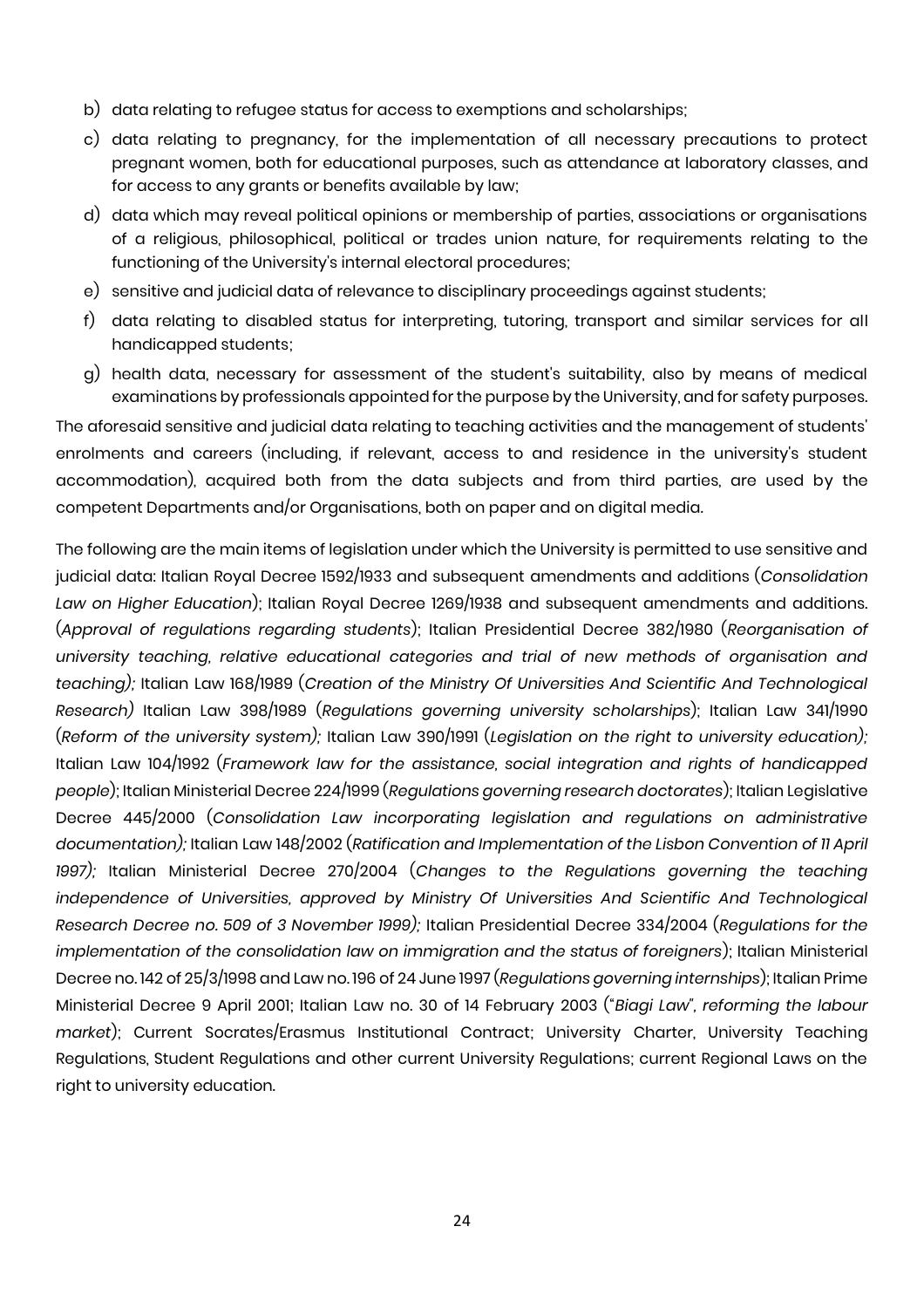## **Compulsory nature of the contribution of data**

Subject to the aforesaid principles of limitation of purposes and storage and minimisation of data, the provision of personal data is compulsory and those refusing to provide them will be unable to establish and continue any relationship with the University.

### **Data processing procedures**

Personal data are processed using manual and automated tools, by methods strictly correlated to the relative purposes, by means of appropriate security measures and for the period of time required by the current regulatory framework.

## **Transfer of personal data**

Personal data acquired by the University may be transferred to other countries, including outside the EU. In this case, the University undertakes to perform preliminary checks and to oblige any third parties to which personal data are transferred to comply with the relevant principles and legal requirements enforced by the Regulation and the Data Protection Code. For this purpose, the University may require the third-party recipient of the personal data to sign a specific deed designating the third party as a data processor pursuant to Art. 29 of the Data Protection Code or Art. 28 of the Regulation.

## **Rights of data subjects**

Data subjects are entitled to apply to the University, at any time, for access to their personal data, or for their rectification or erasure, or to object to their processing in the circumstances envisaged by Art. 20 of the Regulation, and are entitled to request the restriction of processing in the circumstances covered by Art. 18 of the Regulation, and to obtain the personal data concerning them in a commonly used, machinereadable format (portability) in the circumstances envisaged by Art. 20 of the Regulation. Requests must be sent in writing, by email to the Data Controller or the DPO. Data subjects are entitled at all times to lodge a complaint with the competent supervisory authority (Italian Personal Data Protection Authority), under art. 77 of the Regulation, if they maintain that their data are being processed in breach of the current law.

## **ARTICLE 24. OTHER IMPORTANT INFORMATION**

The funding and subsidies set out above are exempt from Income Tax, as stated in Inland Revenue Circular 109/E of 6 April 1995 and other guidelines. The provisions of this call for applications may be subject to amendment in the light of any other national decrees and regional orders combating the COVID-19 pandemic.

The official in charge of the administrative procedure is Luca Pollastri.

Milan, July 12, 2021

The Managing Director

(Anna Flavia d'Amelio Einaudi)

**The Italian call for applications is the only official, binding and legal document regulating this competition.**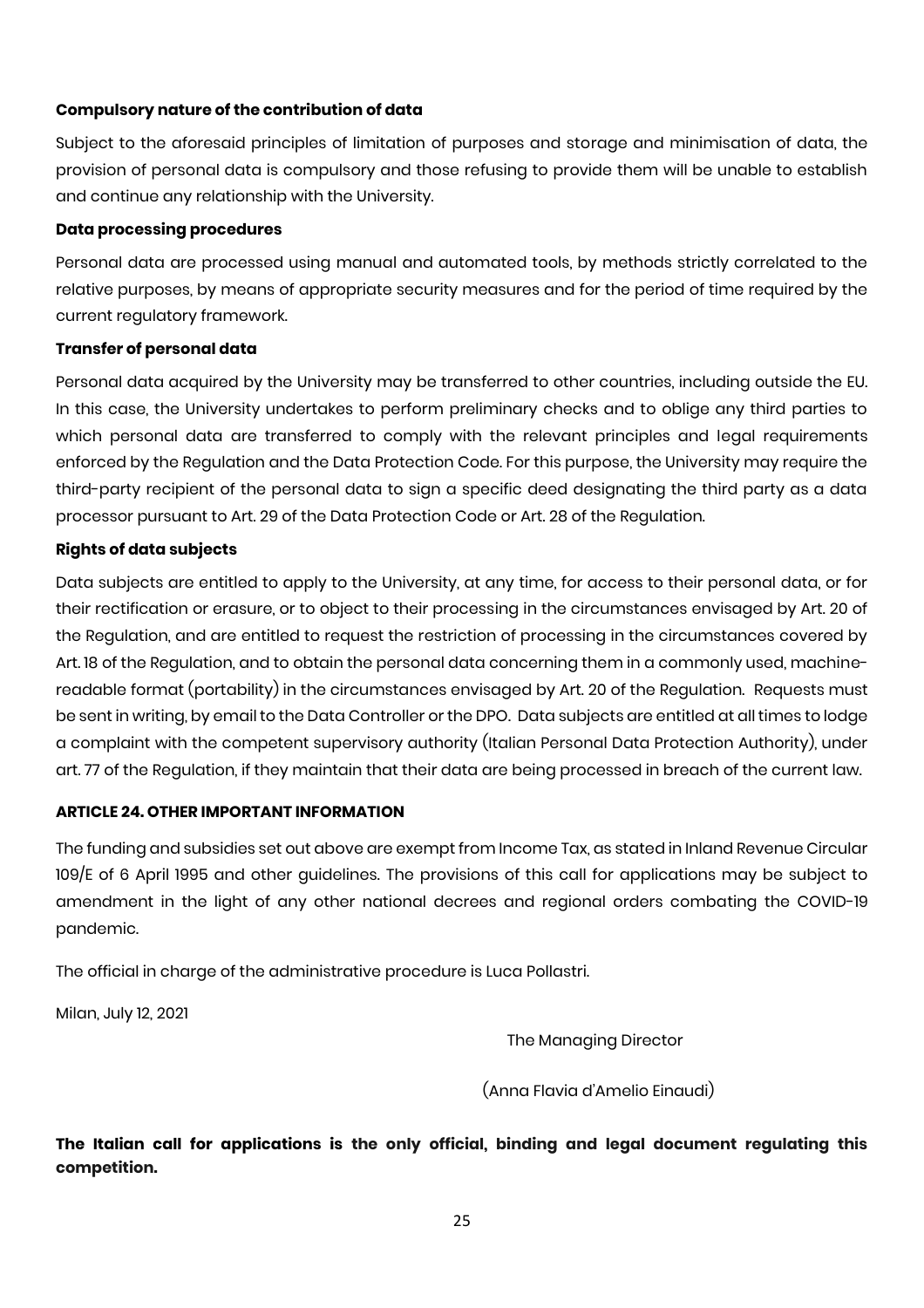## **APPLICATION FOR BENEFITS FOR THE RIGHT TO HIGHER EDUCATION**

## **2021/2022 A.Y.**

PERSONAL DECLARATION OF CERTIFICATION (PRESIDENTIAL DECREE 445/2000)

## **The undersigned**

| <b>Section 1 - APPLICANT STUDENT DETAILS</b>                                                 |                              |                                                      |                 |  |  |  |  |  |  |  |  |
|----------------------------------------------------------------------------------------------|------------------------------|------------------------------------------------------|-----------------|--|--|--|--|--|--|--|--|
|                                                                                              |                              |                                                      |                 |  |  |  |  |  |  |  |  |
| Applicant student tax code:                                                                  | Matriculation number         |                                                      |                 |  |  |  |  |  |  |  |  |
| _________________<br>Last name and first name                                                |                              |                                                      |                 |  |  |  |  |  |  |  |  |
| Place of birth                                                                               |                              | ---------------------------<br>Prov. Foreign country |                 |  |  |  |  |  |  |  |  |
| date of birth nationality                                                                    | <b>Example 1</b> Cell. phone | email                                                |                 |  |  |  |  |  |  |  |  |
| Municipality of residence                                                                    |                              | Prov.                                                | Postal/ZIP code |  |  |  |  |  |  |  |  |
| ___________________________________<br>Locality, street and number<br><b>HEREBY DECLARE:</b> |                              |                                                      |                 |  |  |  |  |  |  |  |  |
| Section 2 – APPLICATION FOR THE BENEFITS FOR THE RIGHT TO HIGHER EDUCATION A.Y. 2021/2022    |                              |                                                      |                 |  |  |  |  |  |  |  |  |
| that I am applying for:                                                                      |                              |                                                      |                 |  |  |  |  |  |  |  |  |
| $\sqcup$ Scholarship                                                                         |                              |                                                      |                 |  |  |  |  |  |  |  |  |
| Subsidised accommodation at Cassinella University Hall of Residence                          |                              |                                                      |                 |  |  |  |  |  |  |  |  |
| Scholarship supplement for study abroad                                                      |                              |                                                      |                 |  |  |  |  |  |  |  |  |
| Section 3 - PROCEDURE FOR USE OF "CATERING SERVICE" FREE MEAL                                |                              |                                                      |                 |  |  |  |  |  |  |  |  |
| that I opt for (tick one of the two boxes):                                                  |                              |                                                      |                 |  |  |  |  |  |  |  |  |
| one free meal per day from 1 January to 31 December 2022 at the participant catering outlets |                              |                                                      |                 |  |  |  |  |  |  |  |  |
| cash provision of the value of the catering service                                          |                              |                                                      |                 |  |  |  |  |  |  |  |  |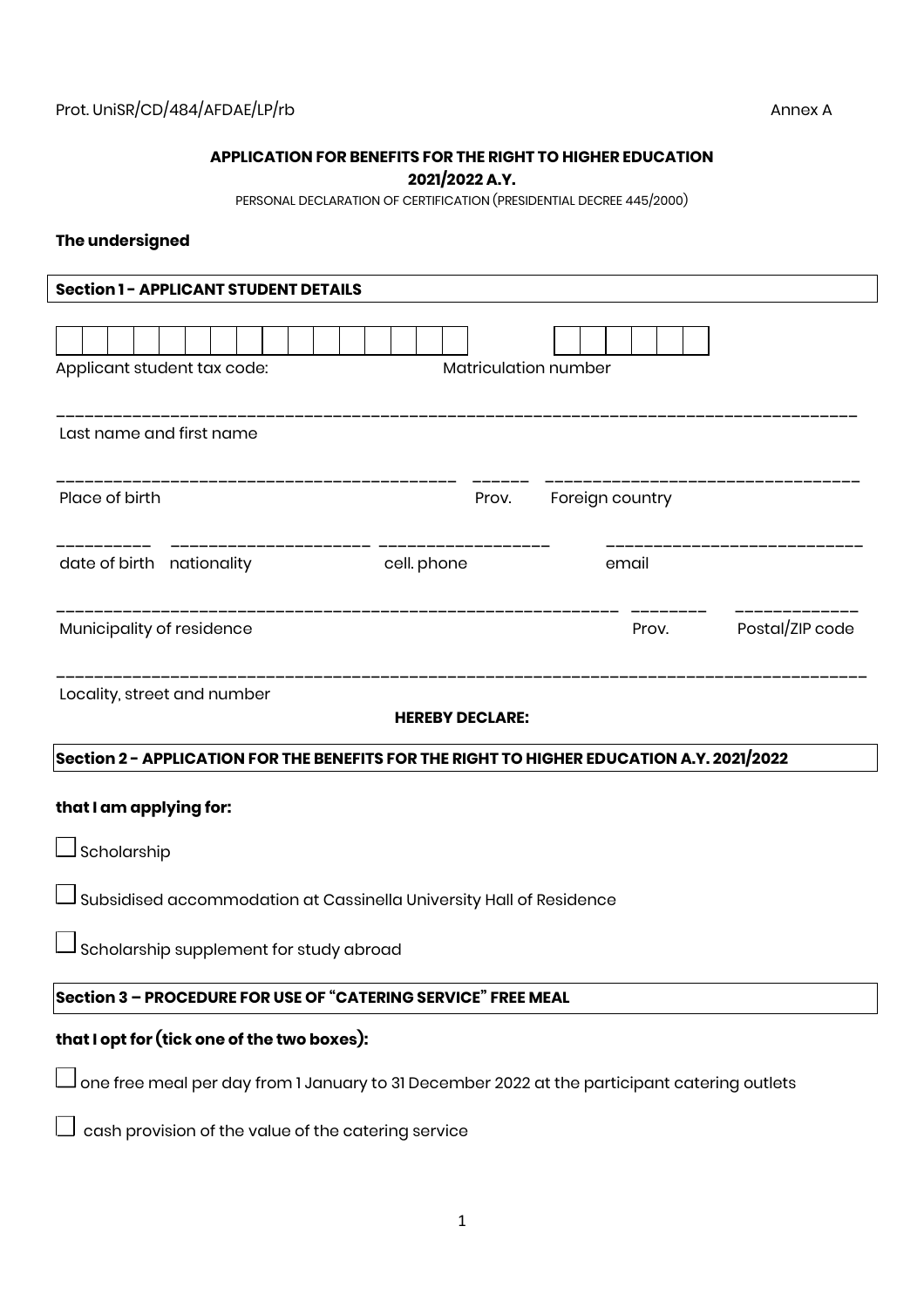| <b>Section 4 - UNIVERSITY REGISTRATION DETAILS</b>                                                                                         |
|--------------------------------------------------------------------------------------------------------------------------------------------|
| Information required from all students:                                                                                                    |
| that I am enrolling for the 2021/2022 academic year in the _______ year of the<br>Degree/PhD/Specialisation course in                      |
| $\Box$ that I am NOT renewing my enrolment after having withdrawn from this or another course                                              |
| $\Box$ that I have NOT been enrolled, for previous academic years, at another University or in another Degree                              |
| or diploma course in which I have repeated a year of enrolment                                                                             |
| Information required from students in the 1st year of a Bachelor's or Single-Cycle Degree course:                                          |
|                                                                                                                                            |
| in school year _____________ with mark _________                                                                                           |
| Information required from students in the 1st year of a Master's Degree course:                                                            |
| $\Box$ that I have been awarded $\hspace{0.1cm} _{ \rule{1.5cm}{0.1cm} \rule{0.1cm} \rule{0.1cm} }$ LecTS-credits for my Bachelor's Degree |
| $\Box$ that I have not yet been awarded my Bachelor's Degree                                                                               |
| Information required from students in years after the first year:                                                                          |
| $\Box$ that as of 10 August 2021 I will have acquired _____ ECTS-credits with the average mark of _____/30                                 |
| $\overline{\mathsf{J}}$ that I apply to use the "Bonus" in order to be eligible for the 2021/2022 a.y.                                     |
| $\Box$ that I am enrolling for a Degree course on the standard terms                                                                       |
| $\Box$ that I am enrolling under a temporary waiver                                                                                        |
| $\Box$ that I am enrolling as a repeating or recouping student                                                                             |
| <b>Section 5 - RESIDENTIAL STATUS</b>                                                                                                      |
| that I am able to travel daily from my home to the course location, by public transport, in                                                |
| that I hold a lease on accommodation rented in the Municipality of the campus or an adjoining<br>Municipality for study purposes<br>2      |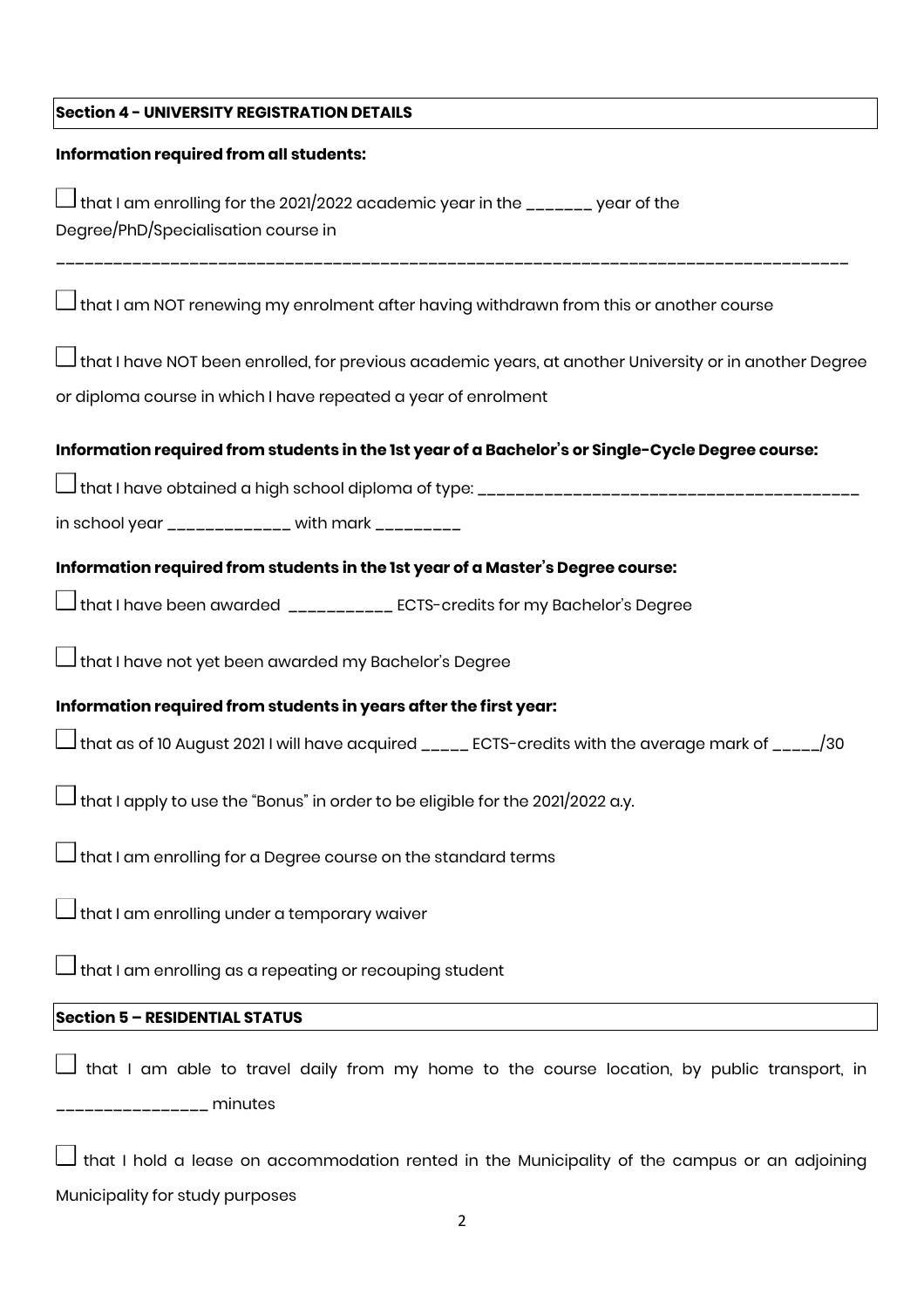$\Box$  that I hold a lease for accommodation with "flat rate" rent"

 $\Box$  that I am using public or private student accommodation

 $\mathsf J$  that I do not have any accommodation arrangements in place at the time of presentation of this application

## **Section 6 - DETAILS OF APPLICANT'S FAMILY UNIT**

 $\bigsqcup$  that the number of members in my family unit is: \_\_\_\_\_\_\_

 $\Box$  that I meet the regulatory requirements for classification as a financially independent student

 $\mathsf{\overline{\bot}}$ that I hold Medical Committee certification classifying my level of disability as at least 66%

# **Section 7 - ECONOMIC STATUS INDICATOR FOR UNIVERSITY FUNDING ENTITLEMENT (UNIVERSITY ISEE)**

## **Data from ISEE Certificate for university funding entitlement:**

| Economic Status Indicator (University ISEE): | Eurc<br>___________________________ |
|----------------------------------------------|-------------------------------------|
|----------------------------------------------|-------------------------------------|

Capital Asset Status Indicator (University ISP): Euro \_\_\_\_\_\_\_\_\_\_\_\_\_\_\_\_\_\_\_\_\_\_\_\_\_\_

Equivalence scale value: \_\_\_\_\_\_\_\_\_\_

Equivalent Capital Asset Status indicator (ISP/equivalence scale: Euro \_\_\_\_\_\_\_\_\_\_\_\_\_\_\_\_\_\_\_\_

## **Section 8 - DATA PROTECTION**

I, the undersigned, declare that I have read and understood Article 23 of the Call for Applications (privacy policy statement issued by Vita-Salute San Raffaele University) and specifically agree to the processing of my personal data.

Date \_\_\_\_\_\_\_\_\_\_\_\_\_\_\_\_\_\_ Signed applicant student \_\_\_\_\_\_\_\_\_\_\_\_\_\_\_\_\_\_\_\_\_\_\_\_\_\_\_\_\_\_\_\_\_\_\_\_\_\_\_\_\_